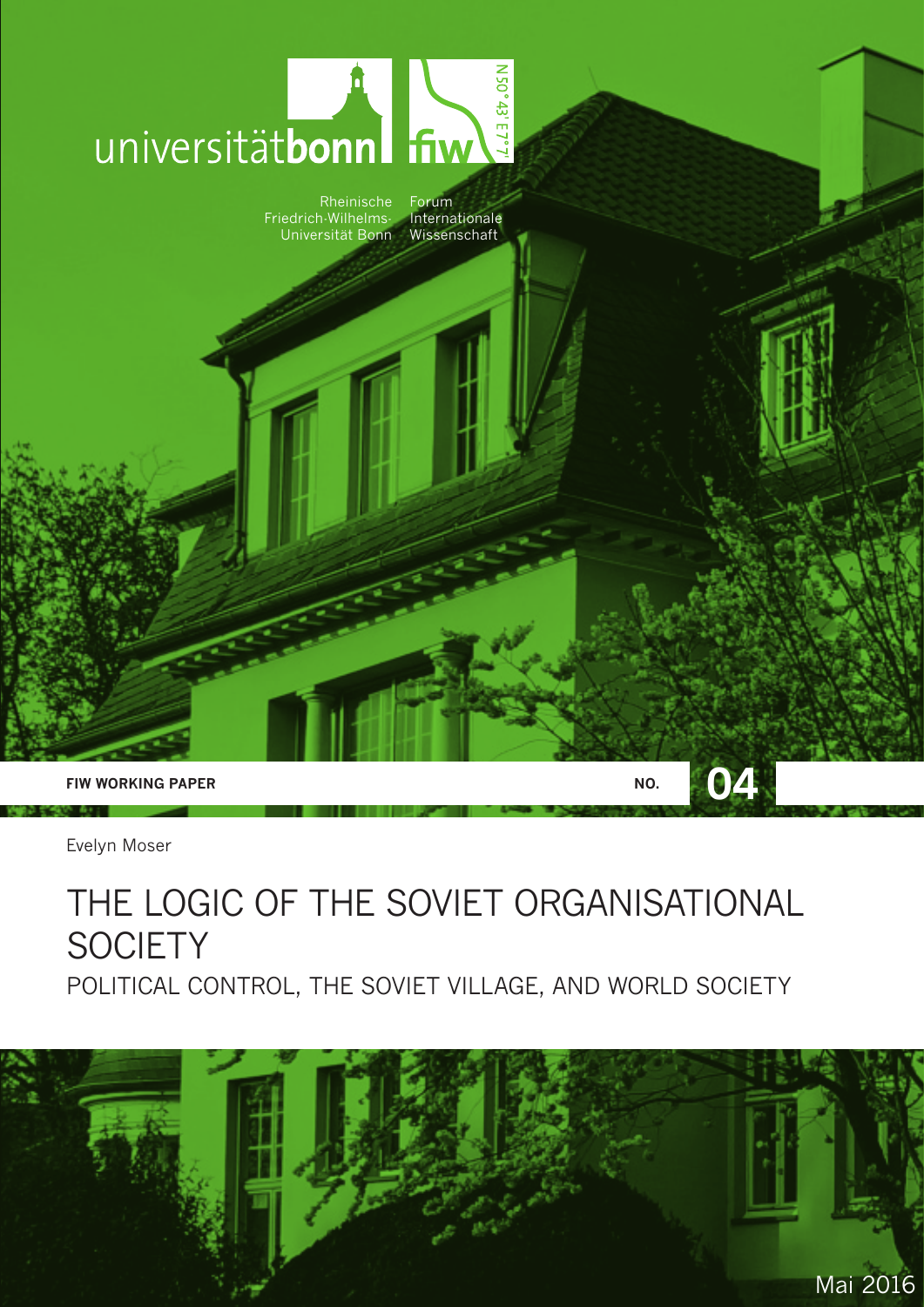#### THE LOGIC OF THE SOVIET ORGANISATIONAL SOCIETY POLITICAL CONTROL, THE SOVIET VILLAGE AND WORLD SOCIETY

## EVELYN MOSER

FIW WORKING PAPER NO. 04

Bonn, 2016 | ISBN 978-3-946306-03-0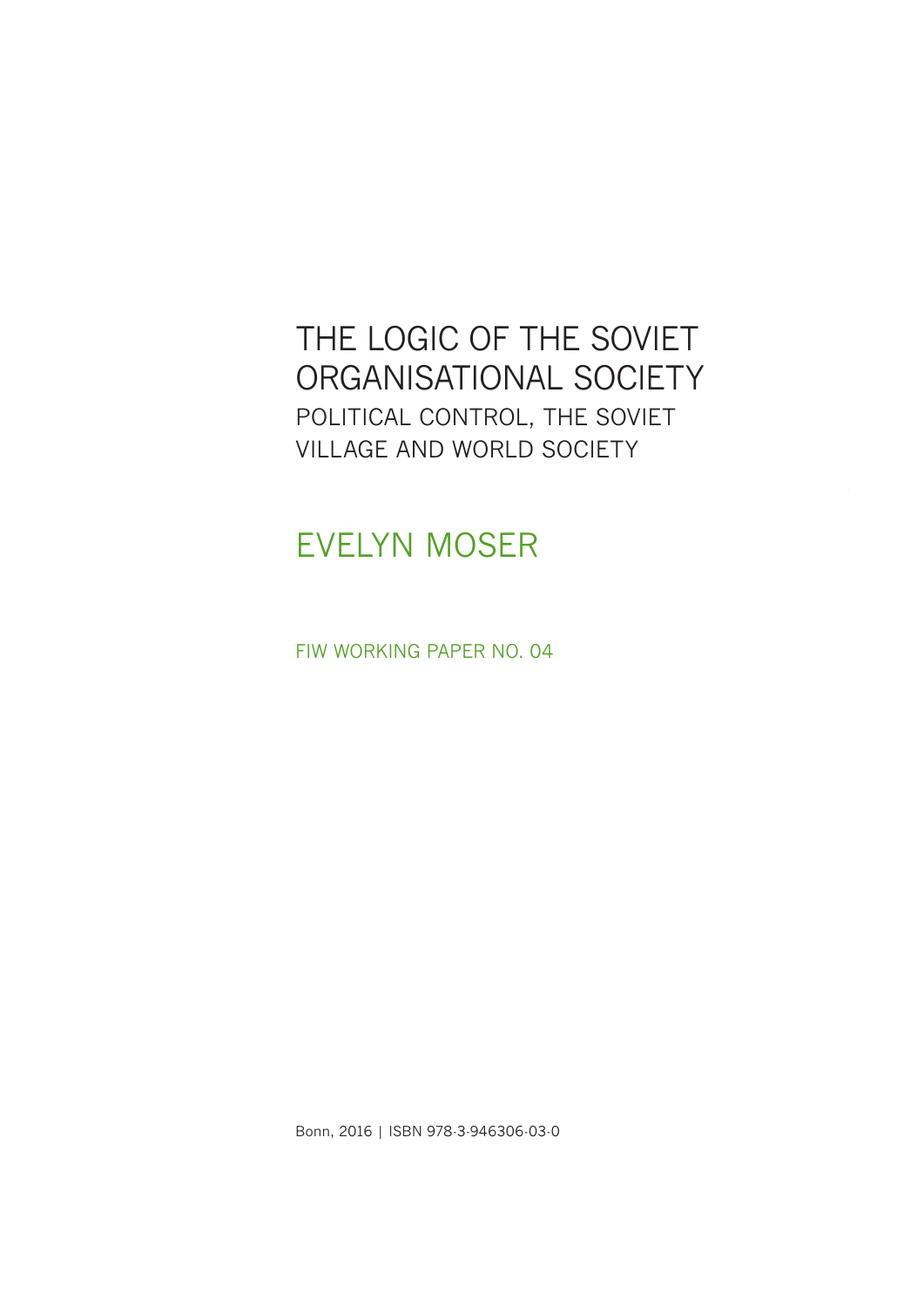## ABSTRACT // ZUSAMMENFASSUNG

The paper describes and discusses the variant of societal differentiation that evolved under the Soviet regime. My argumentation starts with the assumption of Socialism as a program with a universal, function system-exceeding claim for validity. The implementation of the Socialist program may be perceived as an effort to create structures, which allow complete inclusion in the sense of an all-encompassing political addressability. In this regard, the political leadership tried to set up the society as a hierarchically structured organisation. The example of Soviet agriculture and the structures of Soviet villages, however, show that notwithstanding an all-encompassing degree of organisation, strictly 'organised' forms of economic communication coexisted with and were interrelated to 'unorganisable' and even ideologically deviant forms of agricultural production by personal smallholdings. Such niches of functional differentiation did not only provide compensation for the inability of the political leadership to cope with societal complexity, but also created connectivity in the world society and could hardly be oppressed without putting the stability of the regime at risk.

Der Aufsatz analysiert die Variante gesellschaftlicher Differenzierung, die sich unter dem sowjetischen Regime herausbildete. Der Ausgangspunkt der Argumentation ist ein Verständnis von Sozialismus als Programm mit gesellschaftsweitem Geltungsanspruch. Im Rahmen der Programmumsetzung sollten Strukturen geschaffen werden, die Vollinklusion im Sinne einer umfassenden politischen Adressierbarkeit ermöglichen. Die politische Führung versuchte, die Gesellschaft als hierarchische Organisation einzurichten. Am Beispiel der sowjetischen Landwirtschaft und der dörflichen Strukturen lässt sich zeigen, dass ungeachtet eines hohen Organisationsgrades ,organisierte' Formen wirtschaftlicher Produktion mit , unorganisierbaren' und regimefremden kleinbäuerlichen Produktionsformen nicht nur ko-existierten, sondern beide wechselseitig aufeinander angewiesen waren. Solche Nischen funktionaler Differenzierung kompensierten die Defizite der politischen Führung bei der Bearbeitung gesellschaftlicher Komplexität und generierten Anschlussfähigkeit in der Weltgesellschaft. Mit politischen Mitteln waren sie kaum zu unterdrücken, ohne die Stabilität des Regimes in Gefahr zu bringen.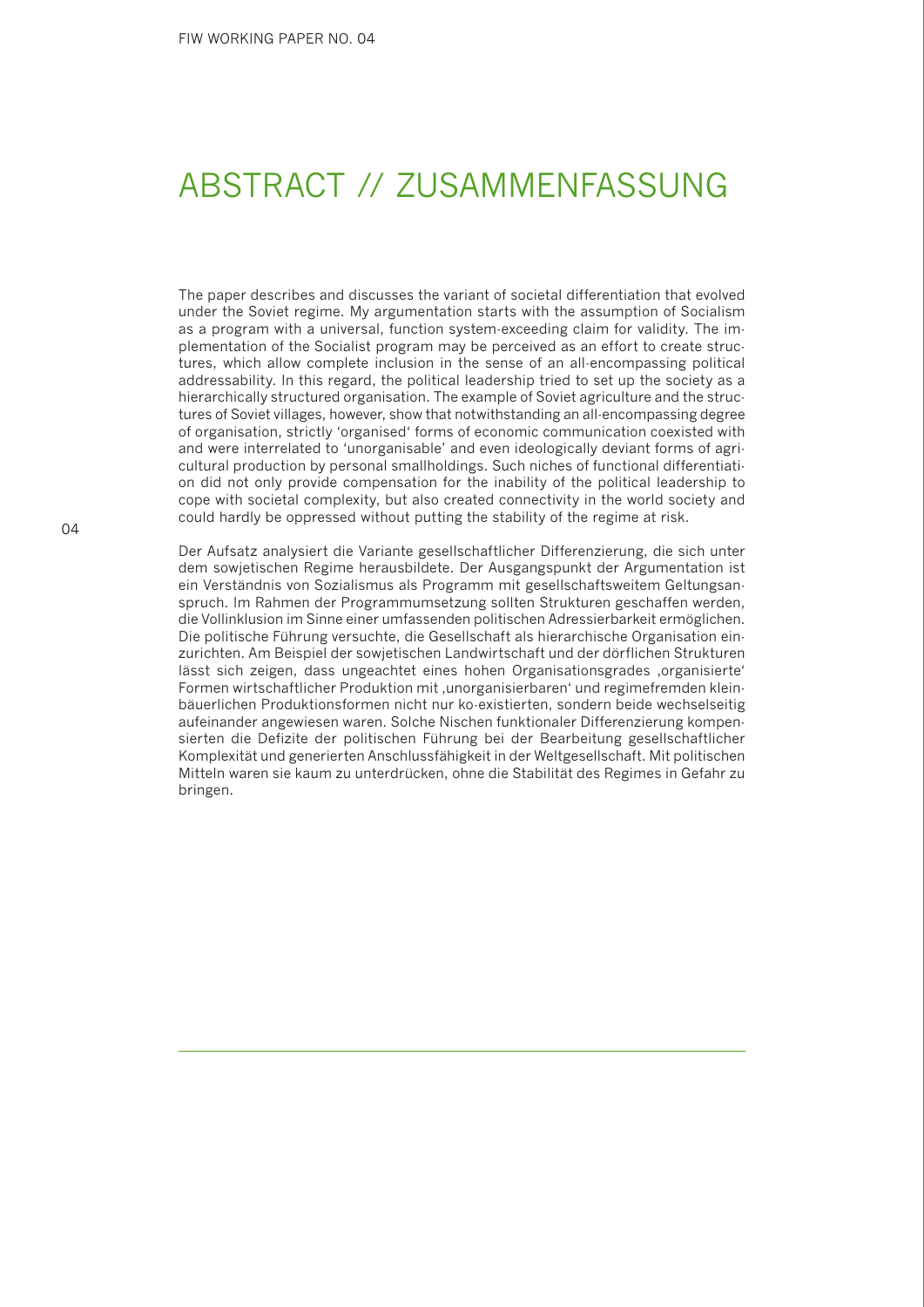## **CONTENTS**

| 1. Introduction                                        | 6  |  |
|--------------------------------------------------------|----|--|
| 2. Socialism as a Program and the Program of Socialism | 7  |  |
| 3. Complete Inclusion as Political Addressability      | 10 |  |
| 4. The Organisations of the Organisational Society     | 12 |  |
| 5. Functional Differentiation , Underhand':            |    |  |
| Private Production in Soviet Agriculture               | 16 |  |
| 6. Concluding Remarks on the Reach and Limits of the   |    |  |
| Soviet Organisational Society                          | 19 |  |
|                                                        |    |  |

| References                           |    |
|--------------------------------------|----|
| About the Author // Über die Autorin | 26 |

#### PUBLICATION DETAILS // IMPRESSUM

Rheinische Friedrich-Wilhelms-Universität Bonn Forum Internationale Wissenschaft Heussallee 18-24 53113 Bonn

Tel.: +49 228 73 62986 Internet: www.fiw.uni-bonn.de/publikationen E-Mail: fiw@uni-bonn.de Layout: roemer und höhmann strategisches design Satz: Anna Paulitsch ISBN 978-3-946306-03-0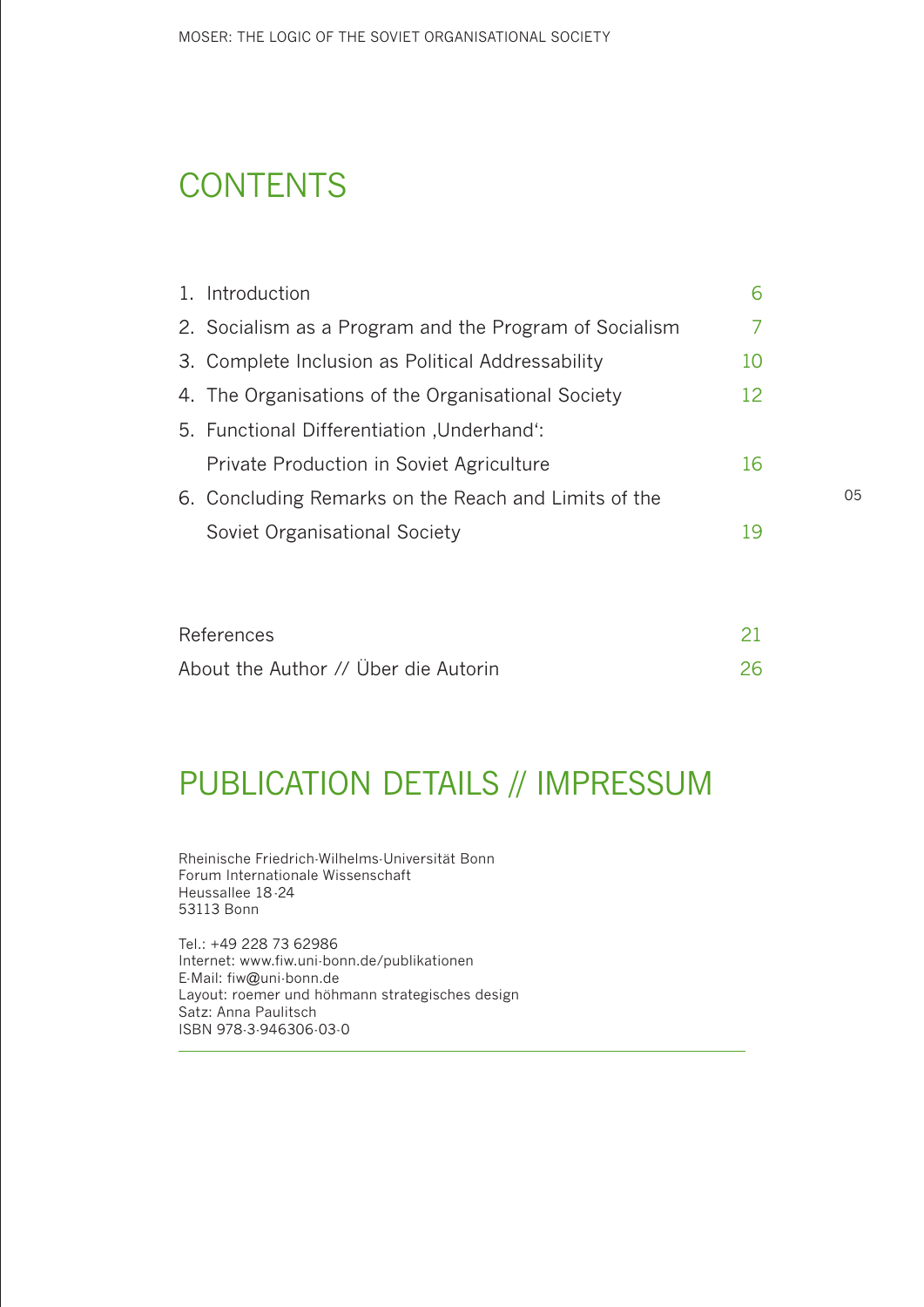## 1. INTRODUCTION

From a systems-theoretical point of view, the Soviet Union may be observed as one of the most far-reaching attempts to disconnect a considerable part of the world within the modern – and that means: functionally differentiated – world society. The disconnection would be made possible by imposing particular societal standards on this region. As repeatedly argued from a systems-theoretical perspective, one major cause for the eventual breakdown of the Soviet regime was its sharp structural contrast to modern world society (Hayoz 1997; for the former GDR see Pollack 1990; 1994; cp. also Luhmann 2000b: 384f). Notwithstanding the failure of the Soviet experiment, however, we must be aware that it succeeded in maintaining its distinct and at least from a Western perspective highly non-transparent order for seventy years. It is essential to comprehend this Soviet variant of differentiation not least in order to understand the societal structures that have evolved in the former Soviet states since the early 1990s, because this new order is built "not *on the ruins* but *with the ruins* of communism" (Stark 1996: 995),

Despite the almost hermetic closure of the Soviet Union towards the rest of the (nonsocialist) world and all consequent discrepancies between the "East" and the "West", systems-theoretical categories – in particularly the logic of and relation between function systems and organisations – may be applied to describe the Soviet variant of differentiation. In doing so, its specific conditions of reproduction may be grasped not as a theoretically intangible outlier, but as a part of world society. In this regard, my argumentation starts with the assumption of Socialism as a program in a systemstheoretical sense, which differs from usual function system-oriented programs (see Luhmann 2008 [1986]: 59f) in its universal claim for validity (2). The implementation of the Socialist program may be observed as an effort to create structures that allow for complete inclusion in the sense of an all-encompassing political addressability (3). In this respect, the political leadership tried to set up the society as a hierarchically structured organisation, consisting of two types of organisations: The Communist Party on top of the hierarchy, effecting internal dedifferentiation of the political system; and mass organisations which rendered membership factually inevitable and led to far-reaching organisation of most social spheres under political control (4). The allembracing degree of societal organisation and the political addressability of virtually everyone, however, did not necessarily imply, that politics – or rather the Communist Party – captured system-specific forms of communication in a similar comprehensive way. Instead, as the example of Soviet agriculture illustrates, strictly 'organised' forms of economic communication, which were realized through the collective farms, coexisted with and were interrelated to 'unorganisable' and even ideologically deviant forms of agricultural production by personal smallholdings (5). Such niches of functional differentiation within Soviet structures did not only provide functional compensation for the inability of the political leadership to cope with societal complexity, but also created external connectivity in the world society and could hardly be oppressed without putting the stability of the regime at risk (6).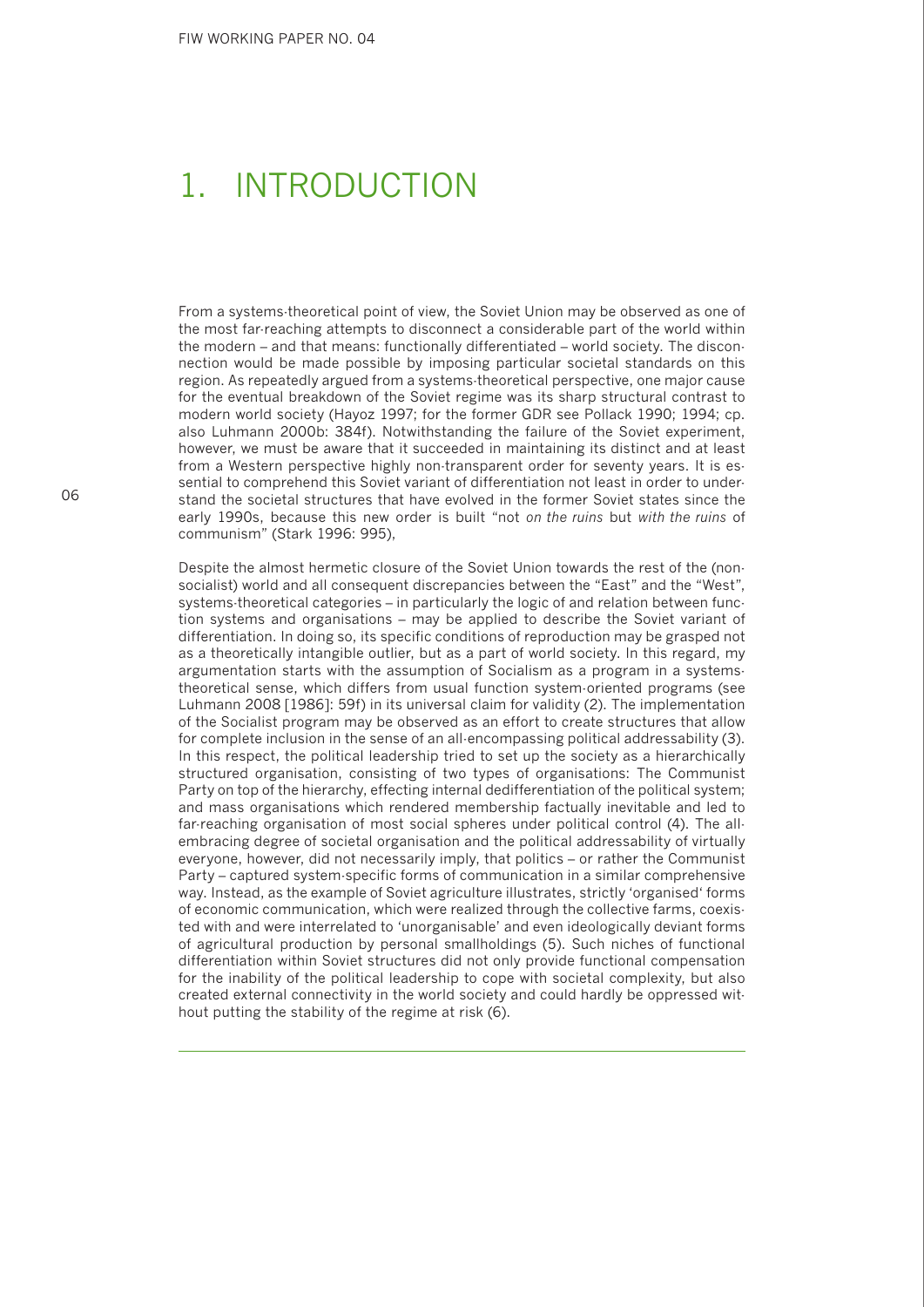## 2. SOCIALISM AS A PROGRAM AND THE PROGRAM OF SOCIALISM

With regard to function systems, programs potentially affect two levels: They may act as conditioning supplements to function system-specific codes on the code level, and on the material level they may influence to which objects communication may refer to.**[1]** With regard to the *code level*, one should bear in mind that function systems differentiate and draw boundaries against their environment by developing systemspecific forms of communication, which often, but not necessarily take the form of binary codes. In this context, programs are conditioning mechanisms which set up rules and criteria to regulate the assignment of the code values to operations (Luhmann 2012 [1997]: 217ff; 2013 [1997]: 91f; 2008 [1986]: 59f) and as such supplement and specify the "highly abstract schematisms" of binary codes (Luhmann 2008 [1986]: 59) (e.g. theories and methods for the medium of truth or laws for the medium of law). Within the frame of a program and by its variations, function systems are able to enlarge their possible set of environmental references and to increase their adaptability and learning capacity (Luhmann 2012 [1997]: 218f; 2008 [1986]: 60). Codes, in contrast, cannot be changed without changing the identity of the system (Luhmann 2012 [1997]: 217).

On the *material level*, programs may occur as mechanisms to regulate the scope and the mode of how the code is applied within system-specific communication. In this vein, the initially excluded may be re-included in the system by the program – as Luhmann states, for instance, with regard to the arts system: "A work of art must satisfy its own code as coherent/incoherent or, in traditional terms, as beautiful/ugly. But in choosing the subject, one can 'politicize' or keep an eye on marketing potential" (Luhmann 2012 [1997]: 227). In contrast to the code level of programs, the material level is not a necessary supplement to the system-specific code, but theoretically optional. The arts system, to stay with Luhmann's example, may operate and reproduce itself with or without 'politicised' or 'commercial' subjects (and respective programs) as long as the code level remains untouched and system-specific communication generates connectivity.

The two program levels differ in their handling of external references: Criteria for the assignment of code values are usually self-referential. If external reference still occurs, it must be translated into system-specific operations and has to remain latent – i.e. occur as self-reference – to be part of the program. In science, for instance, the reference to current power relations in order to qualify a statement as 'true' would immediately jeopardize the scientific value of the statement. Instead, the (internally constructed) theories and methods have to provide appropriate criteria for the code value (even if factually political forces play the pivotal role: see Kneer & Nassehi 2000: 133f). This claim for latency, in turn, usually does not apply to the material level, where the initially excluded may be more or less openly re-included. The scientific value of a research project, for instance, is not necessarily contested if it is justified with reference to funding or political relevance. Problems for the science system, however, occur if those results communicated as ,true' appear politically desirable or economically

**<sup>[1]</sup>** See Luhmann (1996) for a similar distinction between the operative and the semantic level.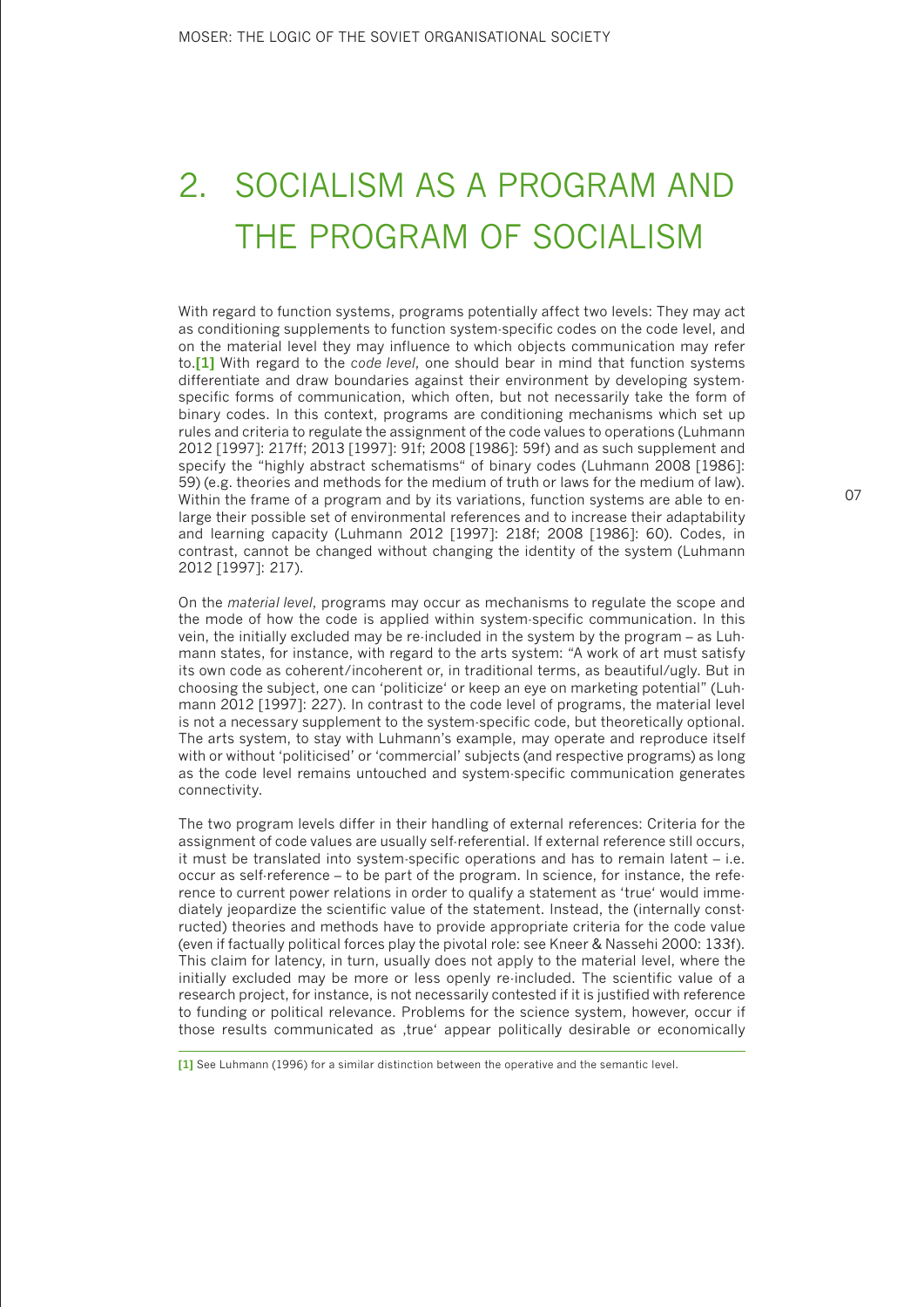useful. At this point, the logic of *dedifferentiation* becomes obvious: Dedifferentiation takes place as soon as external references directly penetrate the code level. That is, criteria for the assignment of code values no longer evolve from the respective system itself, but are fixed by the environment. The code values are externally undermined, even if they semantically persist.

Against this background and as a first approximation, Socialism as it was implemented as the main principle of social order in the Soviet Union may be conceived as a program. As such, however, it did not confine itself to a single function system, but aimed to set up the conditions of societal reproduction *in general* according to principles stemming from the Marxist-Leninist ideology (Baecker 2006: 124; also Koenen 2012: 83). The self-conception of the Socialist program resulted first and foremost from the rejection of the capitalist order and its alleged tendencies towards exclusion, which were primarily ascribed to the existence of private property mainly of means of production and market coordination of production and distribution of goods. Under the condition of functional differentiation, the social mechanism to deal with the problem of material reproduction is based on the double codification of scarcity - first by property (and the respective distinction of property|non-property) and second by payments (payment|non-payment). The communication of scarcity in the medium of money renders property liquid and facilitates the reproduction of the economy, as money permits to solve the paradox of scarcity by duplicating scarcity: The scarcity of goods is contrasted with the scarcity of money (Luhmann 1988: 197). Given the double codification of scarcity, inclusion in the economic system does not exclusively take place by tagging the positive side of the code. Instead, precisely the distinction of the two sides and the option of crossing generate different possibilities for connecting operations (that is: payment options) on *both* sides of the distinction (Luhmann 1988: 189).

With regard to this distinction, Socialism chose another form of observation. Instead of focussing on the unifying aspect (i.e. the *symbolon*) it emphasized the separating aspects (i.e. the *diabolon*) of the medium of money (Luhmann 1988: 258f). According to the Socialist perspective, the difference between rich and poor or property and non-property, respectively, first and foremost enhances the accumulation of power on the side of capital and inevitably leads to the exploitation of workers (Luhmann 1985: 122f). Inevitable consequences are exclusion and the neglect of the interests of large social groups. According to Luhmann, the Socialist ideology replaces the gradual difference between rich and poor by a dichotomy, which may then be translated into capitalists and workers as distinct and opposing social classes (Luhmann 1985: 123f; 1988: 161).

The Socialist conviction to overcome the observed deficits of capitalism by establishing equality and social justice led to a self-conception which placed itself morally and economically above the capitalist order. Furthermore, it was linked to the postulate that the positive effects of Socialism were to change the people itself, so that 'capitalist' properties such as egoistic profit seeking would become more or less automatically subordinated to the pursuit of collective welfare (Kornai 1992: 52). The Socialist program aimed to transform societal structures according to its ideological principles *and*  to re-educate the people living within these structures. The new 'Soviet man' was meant to embody comprehensive acceptance of the socialist program and intrinsic conformity with socialist values (von Zsolnay 1968; Koch 2002: 119): "The 'new man' – the Bolshevik specialist, engineer, or functionary – came to represent a new code of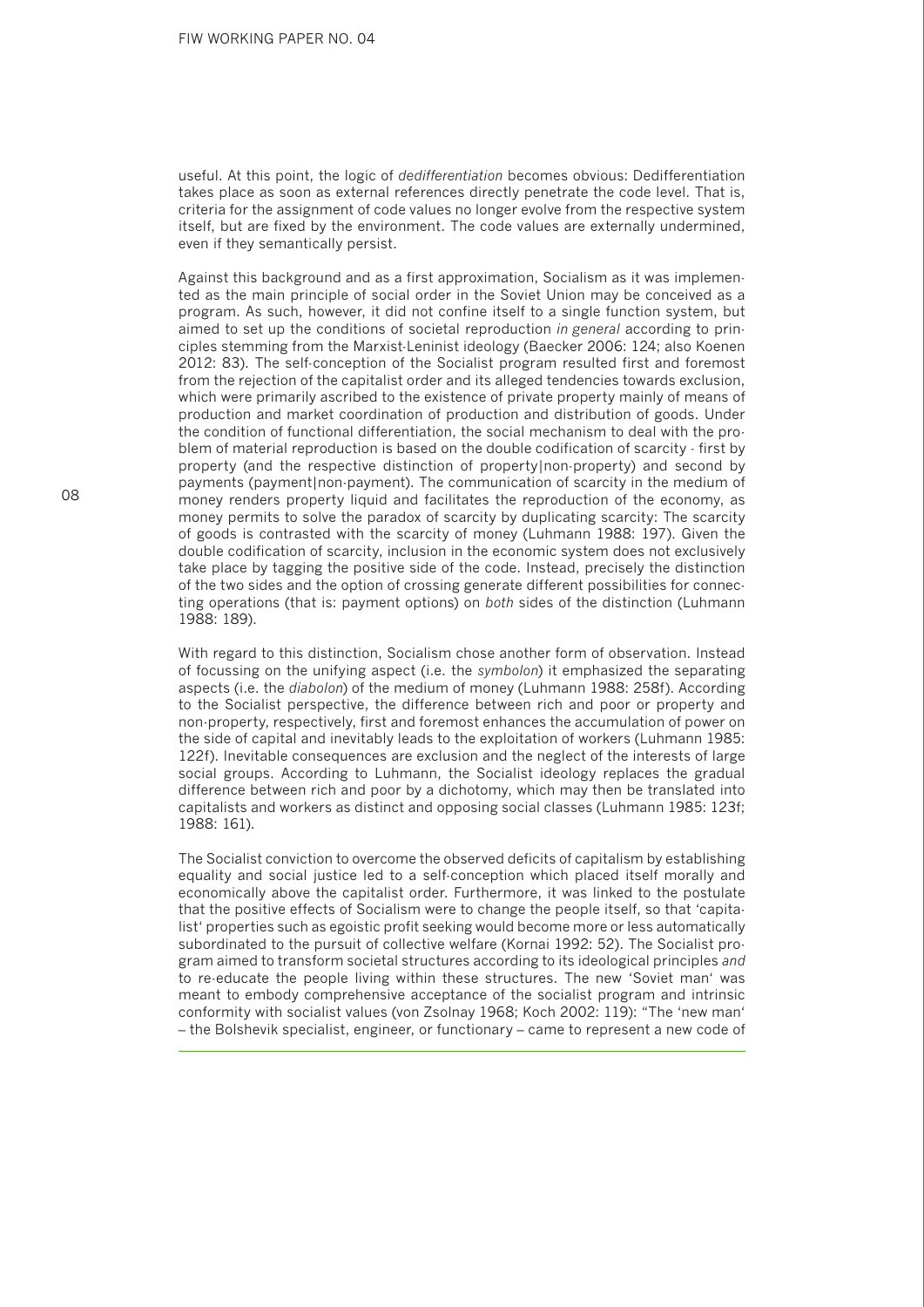#### MOSER: THE LOGIC OF THE SOVIET ORGANISATIONAL SOCIETY

social ethics, which was sometimes simply called *kultura*" (Scott 1998: 195). In a coconstitutive process, he ensures the unfolding of the economic superiority of Socialism.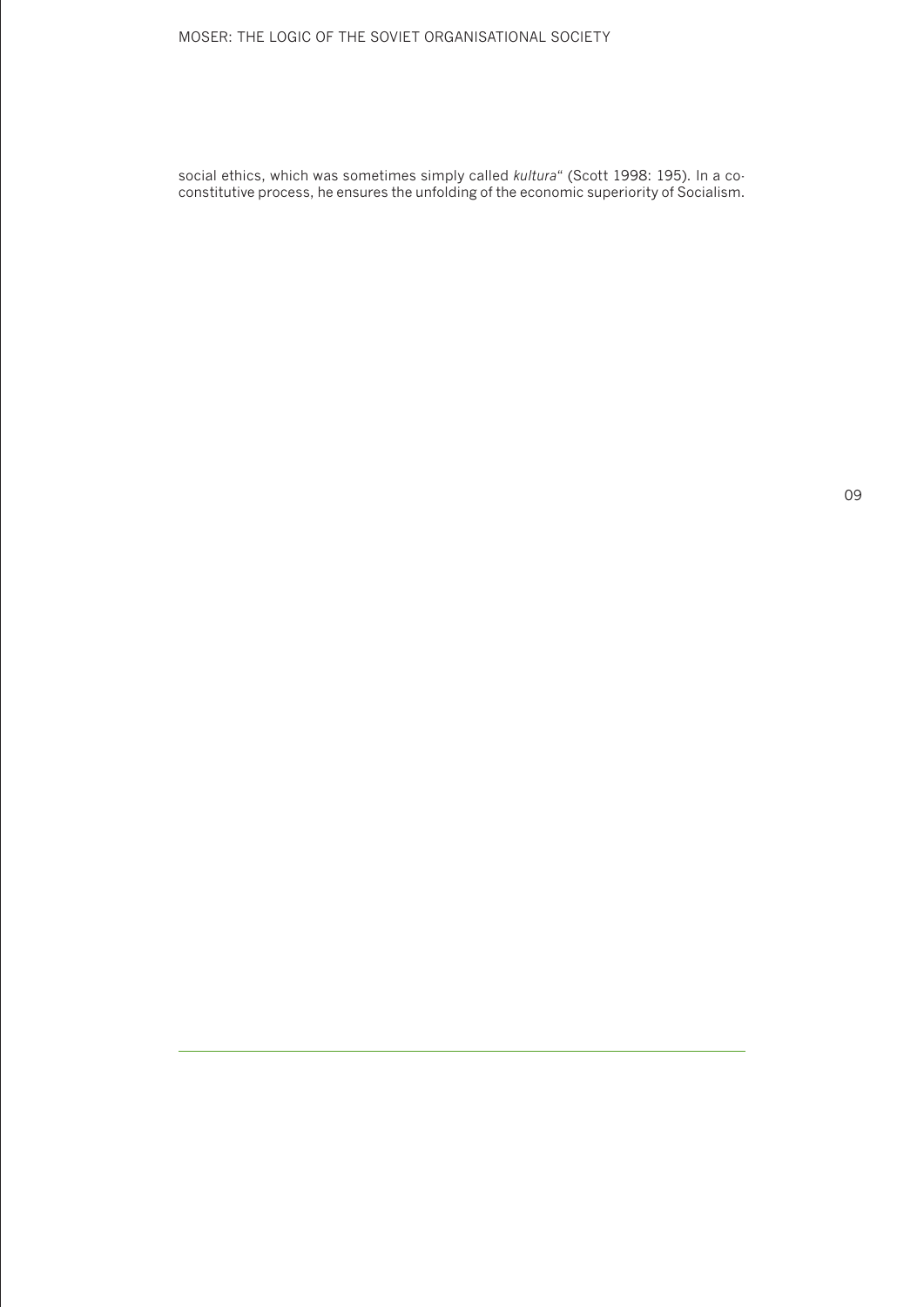## 3. COMPLETE INCLUSION AS POLITICAL ADDRESSABILITY

The implementation of the Socialist program was based on two claims: *Firstly*, the self-conception of socialism relies on the key distinction of exclusion and (complete) inclusion (Baecker 1998 [1997]: 128). Within this distinction, socialism pretended to tag the positive side, i.e. inclusion, and thus assigned exclusion to capitalism: Everyone should participate in the implementation of the new social order and no one should stay apart. *Secondly*, the Communist Party put itself at the very core of the socialist order and claimed for an "ideological monopoly" as well as for a leadership position in the process of societal transformation. Officially, its legitimacy was based on an "organic view of society" according to which the interests of every member of society were inextricably linked to the interests of the collective. And "[b]ecause there can only be one common interest – the creation of a communist society – there can only be one political party" (Hahn 1988: 81).

Taken these two claims together, it turns out that the socialist understanding of complete inclusion did neither imply the ability of every person to take part and be addressable in *any* function system nor did it refer to the inclusion of everybody in *all* function systems: The former would be trivial as complete exclusion of a person from all function systems – i.e. from society – is hardly thinkable; the latter might be theoretically possible, but highly improbable in practical terms (Stichweh 2000b: 89). Instead, the form of complete inclusion envisioned by the Socialist program may be best described as an all-encompassing *political* addressability: Everyone should be reachable for political communication and every communicative operation should be interpretable and attributable as political communication.

Seeking for appropriate conditions to realize this claim, the political leadership obviously could not count on the logic of function systems, which are indeed directed towards inclusion, yet not able to steer it purposefully (Stichweh 2000b: 89f). Instead, the political leadership set up the society as a hierarchical structured organisation (Pollack 1990; Baecker 1998 [1997]: 128). In contrast to function systems, organisations are able to exercise control in all three meaning dimensions: In the *factual dimension*, they rest on decisions as basal elements. To enable an organisation to reproduce, decisions must connect to previous decisions – "Man entscheidet, weil entschieden worden ist oder damit entschieden werden wird" (Luhmann 2009 [1978]: 398). By using decisions, the organisation binds itself – and this entails: its members – in the sense of committing itself to some few possibilities while suspending others by means of hierarchies, routines or goal setting (Baecker 2007: 116f). In the *temporal dimension*, organisations are the only social systems which are able to follow their own purpose and hence to fix their own future, while "[a]lle anderen Ordnungen der Gesellschaft müssen stattdessen die Zukunft als offen behandeln" (Baecker 2007: 118). Not least this ability increases their attractiveness for their members as well as for the society observing them (Baecker 2007: 118f). By differentiating between members and nonmembers, organisations define their boundary to their environment in the *social dimension* (Luhmann 2013 [1997]: 141ff). In doing so, they are able to purposefully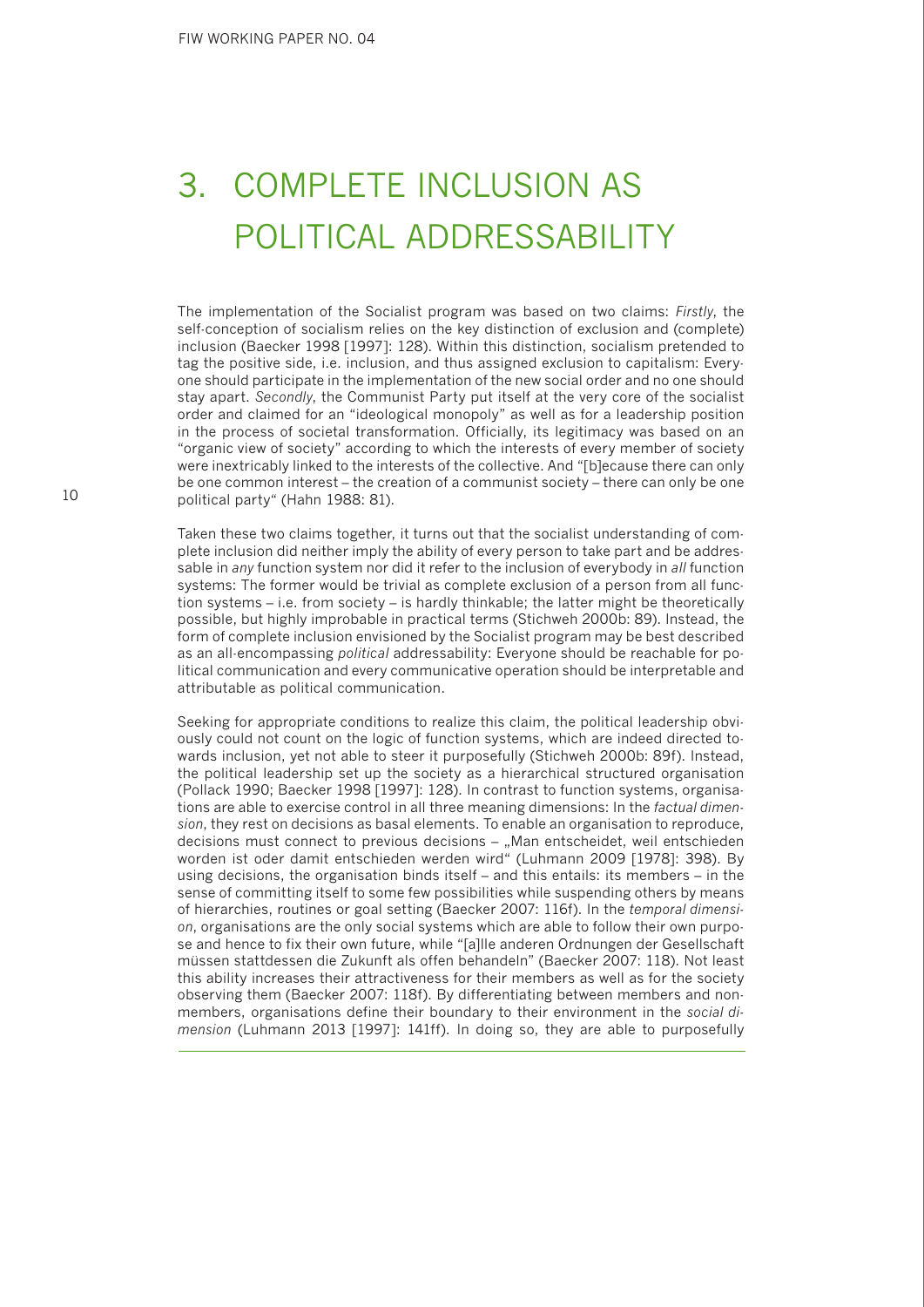moderate inclusion and exclusion by deciding on who takes part and who does not.

As a further relevant feature, organisations address particular expectations to its members, which usually claim no validity outside the organisation **[2]** (Baecker 2007: 114). By joining an organisation, members are expected to accept membership rules and to respect the organisational purpose and program largely irrespective of their individual interests. Against this background, one may distinguish organisations according to the relation between organisational purpose and membership motivation: While both coincide in so-called conjoint authority systems (e.g. associations or trade unions), they fall apart in disjoint authority systems (Coleman 1994: 72ff; Stichweh 2000a: 25). For this reason, the latter usually create a zone of indifference by providing compensations to its members, typically in the form of a pay-cheque. Within this zone, members are willing to contribute to the purpose of the organisation without questioning the content of given directives or challenging underlying authority structures (Barnard 1971 [1938]: 168f; with reference to Barnard see Luhmann 2009 [1978]: 19). With or without compensation, however, members always give up control over their choice of action for the organisational sphere (Stichweh 2000a: 25).

**[2]** An exception are normative organisations according to Etzioni's (1975) classification.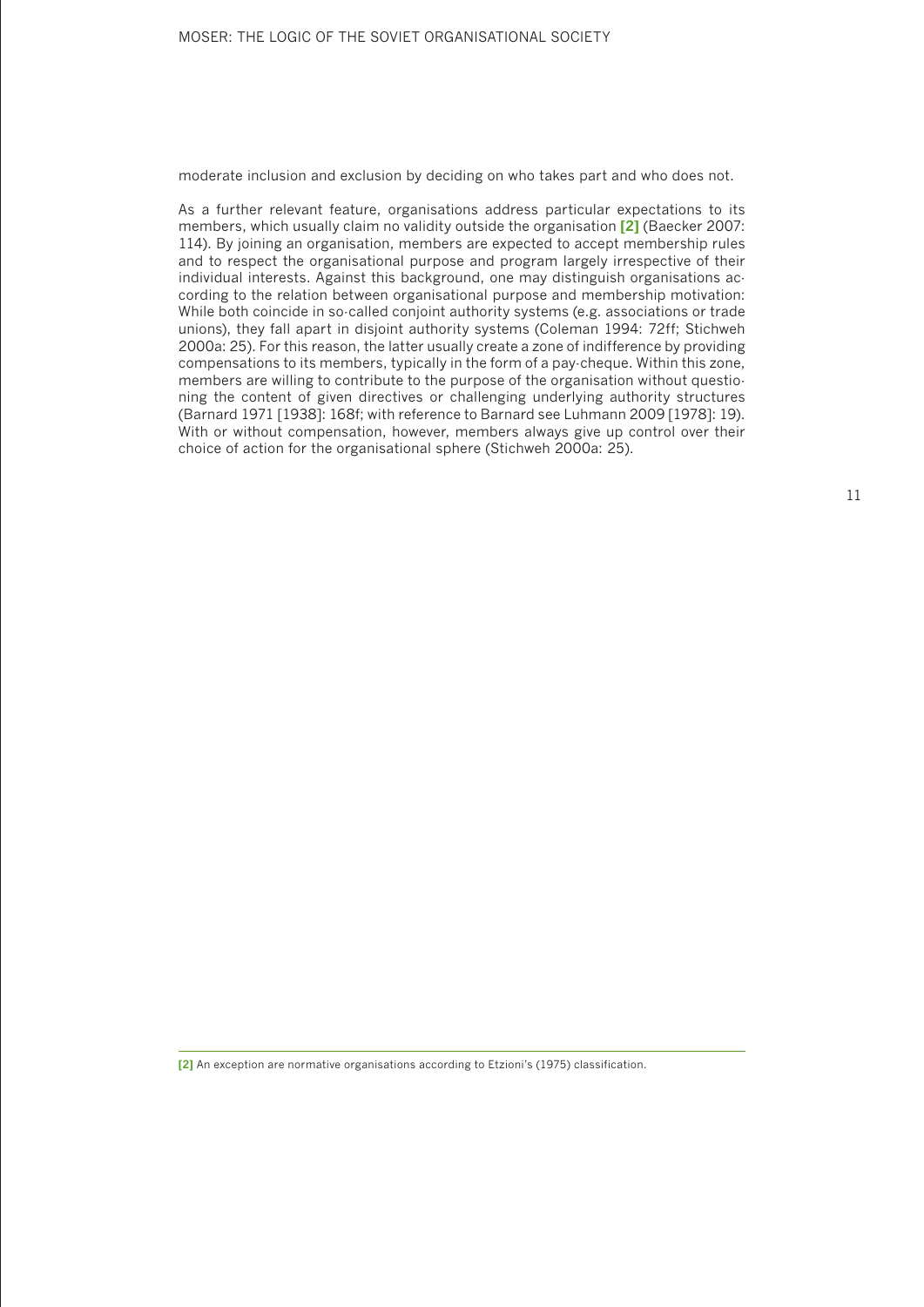## 4. THE ORGANISATIONS OF THE ORGANISATIONAL SOCIETY

Socialism cannot be thought of without referring to organisations: "For Lenin, organisation was an indispensable adjunct to ideology. He did not believe that he could win power by propaganda alone. Rather, he urged the need to forge a group which, beginning with an ideological commitment, would use whatever means available to influence decision in society" (Selznick 1952: 8). Concretely, the implementation of a socialiststyle "organisational society" was based on two types of organisations, the Communist Party (CPSU) and mass organisations.

#### *The Communist Party and internal dedifferentiation of the political system*

Among the institutions of 'actually existing Socialism', the Communist Party is probably the most often described and most deeply analysed one (see for many Gill 1988; Hough & Fainsod 1982; Sakwa 1998: esp. 83ff). At this point of my argumentation, I refrain from a detailed account of the party and its pathologies, but focus on two structural features which prove to be particularly relevant for my argument, namely the political duplication of administrative structures and the use of party membership. In conjunction, both eventually provoked the internal dedifferentiation of the political system.

Within the political system, the Communist Party's claim for societal leadership was reflected in a tripartite hierarchy, which extended from the highest (national) level down to the local level in the villages. It consisted first of the party itself (and its subnational branches), second of the "Soviets" (councils) as – formally – representative and legislative institutions, and third of the executive committees. While this institutional structure at least on paper suggested a separation of powers with the Soviets as bodies of mass participation, it was factually dominated by the Communist Party and its directives (Altrichter 1986: 163ff; Ross 2009: 28ff). Boundaries between administration and politics were blurred in favour of the latter in the social as well as in the factual dimension: Each incumbent of state administration was supplemented by a party functionary, who controlled and in case of doubt ruled administrative decisions (Campbell 1995: 149). Furthermore, party committees played a key role in decisions on the appointment, promotion and dismissal of administration officials (Kornai 1992: 37f). Elections, if conducted at all, were at best reduced to "decorative elements" of the regime.

Party membership was used to implicitly control and influence the decisions of state administration. In this sense, the Party may be described as a normative and highly pervasive organisation, whose claim for universal validity of and commitment to socialist principles explicitly exceeded its boundaries and extended to all spheres of its members' lives **[3]** (see Etzioni 1975: 264ff). In the villages, for instance, in 1985 roughly 40% of the members of local soviets and 67% of the local executive committees were party members, while their share on higher administrative levels like the district or the region often exceeded 90% (Hahn 1988: 110). Against this background,

**<sup>[3]</sup>** The church usually holds a similar claim towards its members, what accounts for the strict incompatibility of socialism and religion.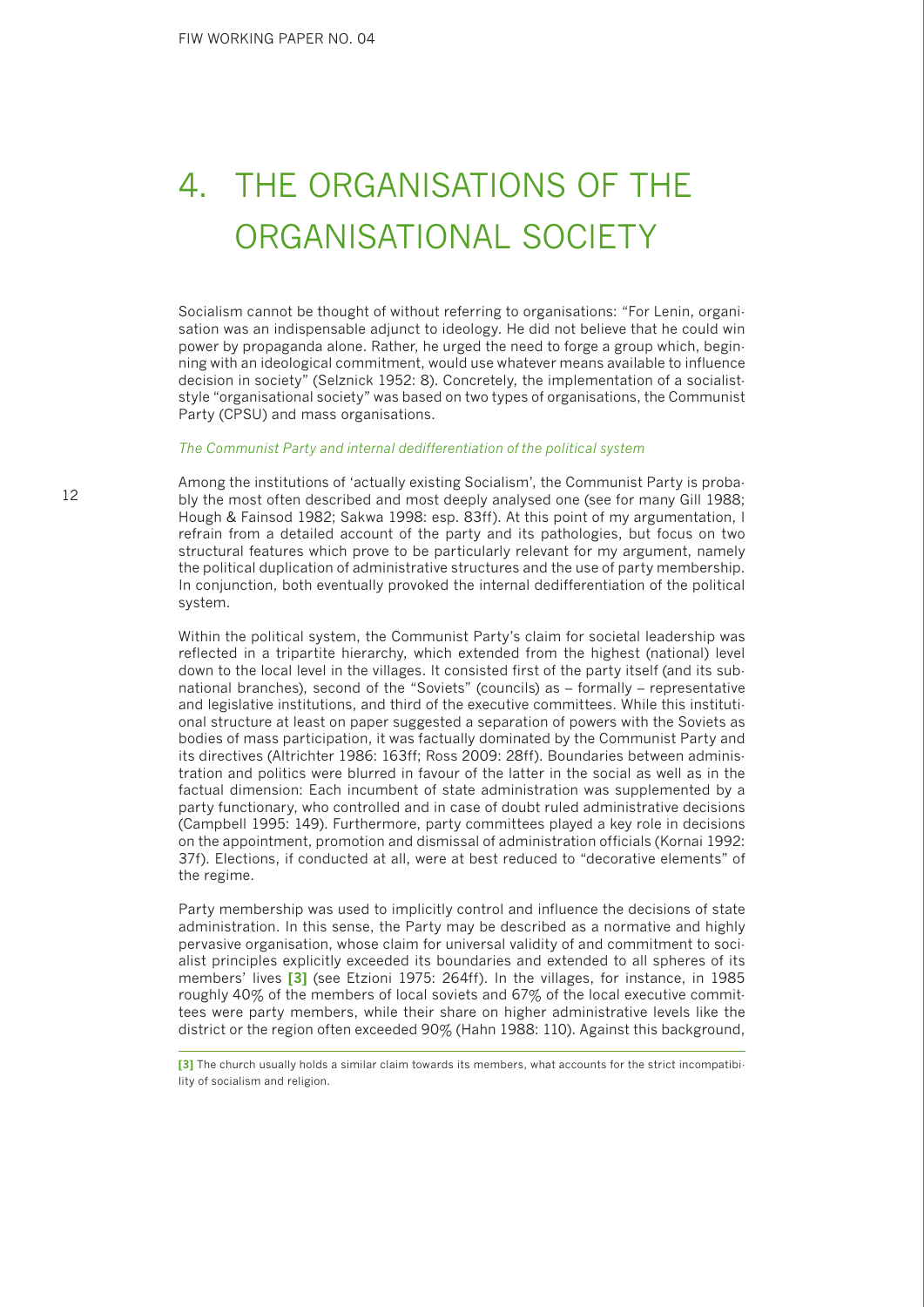membership proved to be an effective instrument to exert influence on administrative decisions in addition to formal structures.

As a consequence - and this is a common feature of totalitarian regimes -, the circle between voters (the public), politics and administration, which Luhmann (2000a: 257; 2010: 139) identified for democratic systems, was reversed and its effect perverted: "Der politische Führer, seine 'Einheitspartei' und seine Polit-Technologen sagen dem Volk wie es zu wählen hat, und die Verwaltung setzt sich beim Publikum durch" (Hayoz 2007: 167). The possibility of an unplanned change of power was factually abolished and the political code of government|opposition was undermined (Hayoz 2007: 168; Luhmann 2002: 98).

There is no doubt that this inversion and its implications are to be sharply criticised from a liberal-democratic perspective. However, it is *as such* not necessarily problematic for the functionality of the political system, i.e. its capability to set up collectively binding decisions. In this latter respect, it is not primarily the anti-democratic implications of internal dedifferentiation of the political system which come into focus, but rather the direct and indirect undermining of administrative autonomy by the Communist Party. Autonomy refers to the ability of a (sub-)system to self-determine its own premises within the boundaries set by other (sub-)systems. While the capacity of the upper part of a hierarchy – e.g. the political leadership – to cope with complexity is always limited, unresolved complexity may be absorbed by autonomous subsystems (Luhmann 2010: 141). Consequently, the internal complexity of the system increases and so does its capability to cope with environmental complexity. In the Soviet case, the opposite happened: The internal complexity of the political system was restrained due to the claim for control of the Communist Party and by the same reason could not be increased, as every step toward subsystem autonomy would inevitably be at the expense of controllability. In doing so, however, the political system's capability to cope with environmental complexity significantly decreased.

To ensure the persistence of the political system under these conditions, the societal environment had to be 'captured' in order to minimize the probability of changes and to become observable for the Communist Party. At the same time, however, the environment had to remain environment, i.e. it could not become part of the system itself. What sounds self-evident makes clear that the objective of complete inclusion could not be realized by the party alone: If it was to keep its vanguard role, not everybody could be included and membership had to remain a privilege – and this holds true even for a mass party like the CPSU, **[4]** whose "[r]ecruitment policy was based on the idea that the party represented the cream of Soviet society" (Sakwa 1998: 84; also Hough & Fainsod 1982: 320f). Consequently, Weick's (1979) statement that "[o]rganizations paint their own scenery, observe it through binoculars, and try to find a path through the landscape" (attributed to Tom Lodahl: cited by Weick 1979: 136) does not only hold for the Communist Party as well, but gains particular vigour due to its superior position in society, which enables it to reach out to its environment. To adapt the party's environment to its own observational capacities, environmental complexity had to be reduced. At this point, mass organisations come into play.

#### *Mass organisations as ideological "transmission belt"*

Despite their omnipresence, *mass organisations* are a widely neglected phenomenon in analyses of the Soviet regime (among the few exceptions are Kornai 1992: 39f; for

**<sup>[4]</sup>** In 1986, the CPSU had 19,04 million members, what corresponds to 10% of the adult population or 7% of the total population (Sakwa 1998: 84f).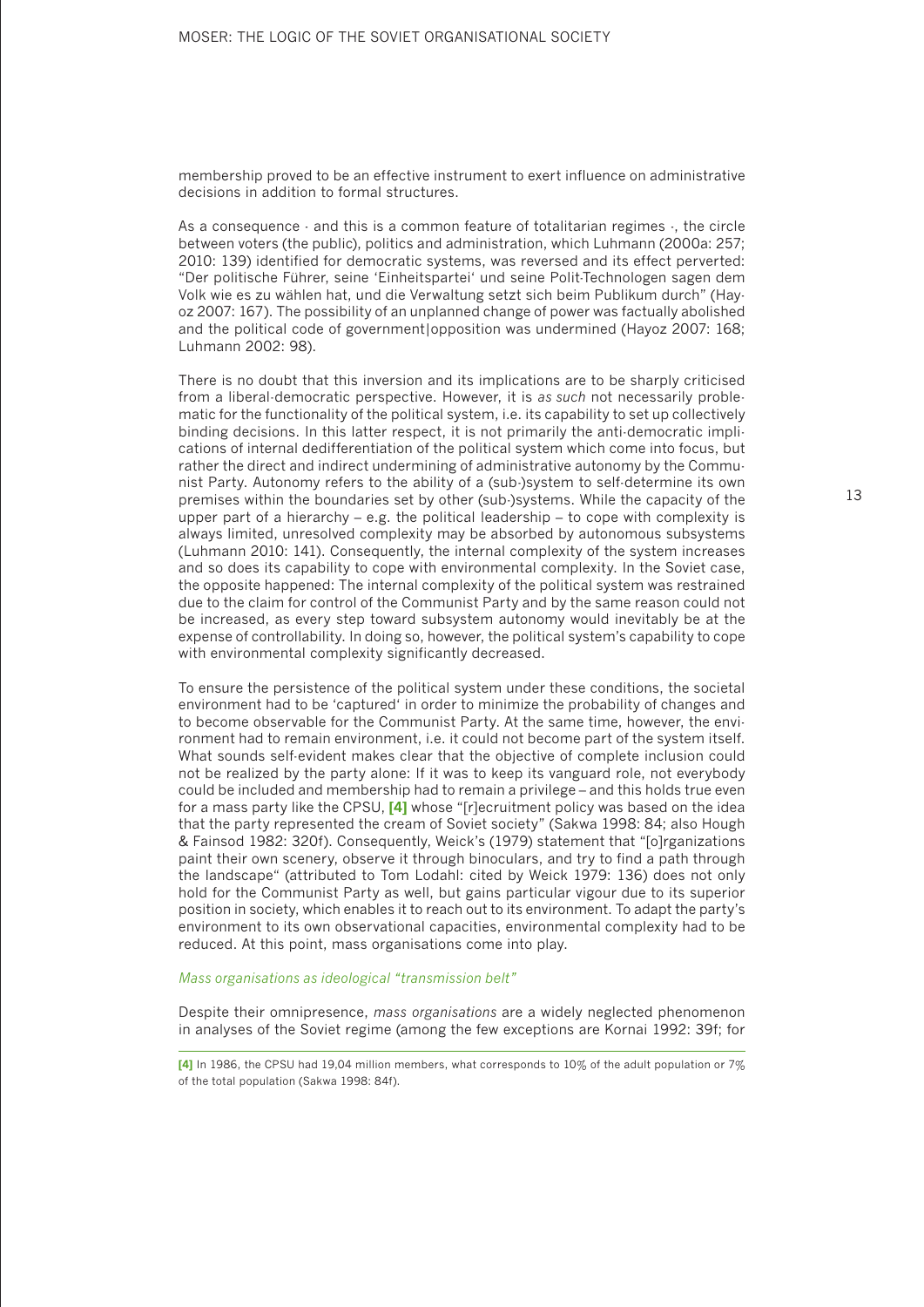the GDR: Stephan et al. 2002). Ideologically and according to Lenin, they were intended as a transmission belt to spread socialist principles among the population, which was addressed in the form of individual 'target groups' like workers, youth, artists and so on (Kornai 1992: 40; also Selznick 1952: 8ff). Examples for mass organisations were trade unions, cooperatives, the Soviets ("councils"), youth organisations, cultural and sports associations and so on.

With regard to the logic of the socialist organisational society, three aspects appear noteworthy: *Firstly*, mass organisations were explicitly adjusted to function systems and thereby carried the claim for a function monopoly on the respective societal field, i.e. the complete integration of certain operations into organisational structures (Kornai 1992: 39; also Mählert 2002: 105f). *Secondly*, mass organisations were formally distinct from the Communist Party in terms of membership, i.e. membership in both types of organisation neither implied nor excluded each other. *Thirdly*, they were nevertheless hierarchically subordinated to the Communist Party and hence subject to its directives with regard to decisions and purpose (not least again through party membership of their leaders). Taken these aspects together, the implementation of mass organisations can be regarded as the attempt to imitate functional differentiation under political control.

In the Soviet villages, one specific mass organisation was predominant: Collective farms (*kolkhoz, pl. kolkhozy*) were not only established for agricultural production, but also intended to build an ideological bridge to the rural population (Meissner 1985: 65) and act as "school of communism for the peasantry" (Lindner 2008: 75f). Most of them emerged from the politics of mass collectivisations since 1929, when peasants were deprived of their property in land, cattle and machinery and forced into the collective enterprises, while many of them – in particular supposed "kulaks", large-scale farmers considered as class enemies – were severely repressed and even deported. By means of the *kolkhozy* (and the comparatively few *sovkhozy*, i.e. "Soviet farms"), the political leadership tried to integrate the sphere of agriculture into organisational – and hence controllable – structures with the collective farms being the main and usually the only employers in the villages.

Beyond that, the collective farms were supposed to act as providers of local public services and as such should contribute to the modernisation of the villages and satisfy the material and cultural needs of the *kolkhoz* members (Art. 2, Third Standard Charter, cited by Brunner & Westen 1970: 148). Although the respective passages of the "Standard Charter of the *kolkhoz*" **[5]** were less binding than, for instance, the targets of economic production plans (Lindner 2008: 81), collective enterprises usually fulfilled a broad range of such infrastructural tasks: They built kindergartens, schools and libraries, maintained the roads in the village, provided medical care and the like (Lerman 2002: 43f; Ross 2009: 33).

Given these functions of collective farms, the full range of strategies and mechanisms to foster inclusion, to bind members to the organisation and thus to create the basis for political control becomes obvious: *Firstly*, the *kolkhoz* was simply inescapable in everyday life and made it rather unlikely to circumvent participation by practical reasons alone. Membership was the key to get access to all usual social fields – be it with regard to work, leisure activities, local infrastructure or education. As a consequence, the collective enterprises were factually congruent with the municipalities not only in spatial, but also in social terms.

**<sup>[5]</sup>** In the Soviet Union, the Standard Charters of the *kolkhoz* were standardised patterns, which had the force of law and defined the general principles for the internal structure and the duties of the collective farms (Altrichter 1984: 195; Lindner 2008: 72).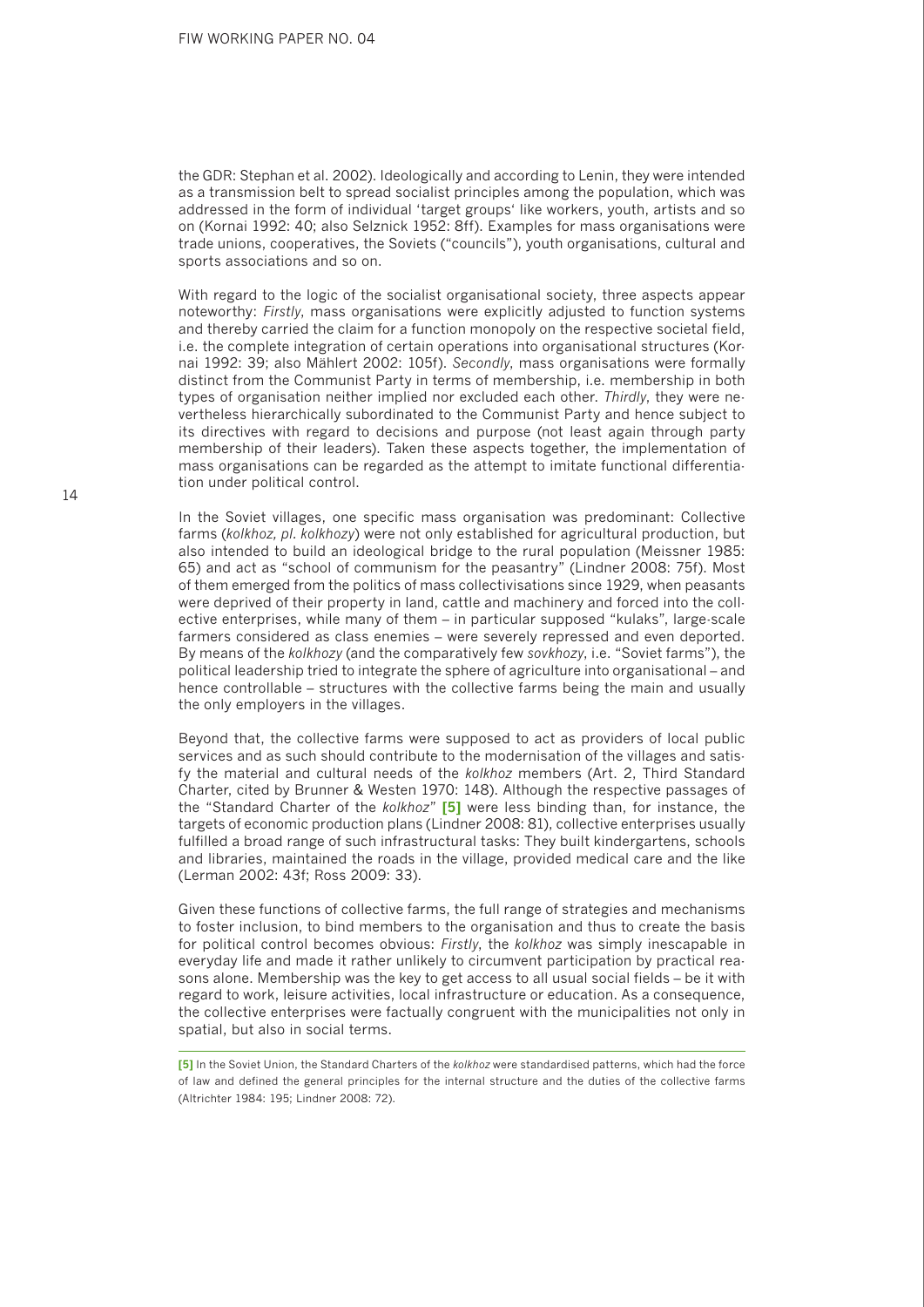*Secondly*, sanctions were used to increase the internal bonding force both in the positive and negative sense: Positive sanctions were applied in the form of awards, material and immaterial symbols of recognition and the granting of individual benefits (as, for instance, extra monetary payments, additional vacation days, the stay in a holiday camp or the like). A similar logic was reflected in so-called "socialist competitions" (*socsorevnovanie*), which were conducted between individual workers, departments or even between whole farms. The winner was awarded with benefits as well as – this goes without saying – socialist prestige. The underlying idea was to motivate nonmembers to participate and to enforce the engagement of actual members. Vice versa, negative sanctions came into play as an extensive set of punishments like admonitions, reprimands or even exclusion from the *kolkhoz* (see Humphrey 1998: 111).

*Thirdly*, the effect of both positive and negative sanctions was intensified due to the enforced absence of convertibility barriers. Under the condition of functional differentiation, convertibility barriers avoid the transfer of achievements in one function system to another without friction (Stichweh 2005: 175). It would indeed be naïve to assume that convertibility barriers were in practice as rigid as theoretically suggested – not even in so-called Western societies. Yet if permeability is observed in the latter, particular justification is usually required and a society-wide superior status of a single person is highly improbable (Stichweh 2005: 177). Under the Socialist program, in contrast, the almost universal convertibility of political capital – to use Bourdieu`s terminology – was a common and widely expected phenomenon, rendering cross-organisational careers rather common (Kornai 1992: 38f). Conversely, the absence of convertibility barriers increased the probability of exclusion chains: The ubiquitous structures of mass organisation not only allowed for credible threats of exclusion within one organisation, but permitted to link exclusion from one organisation (or social field) to follow-up exclusions from other societal fields via the respective organisations. Among the instruments facilitating such transfers was the so-called personal employment record book (trudovaja *knizhka*), which was issued for every worker. In the book, a worker's fines and misdemeanours were documented which adversely affected not only opportunities of promotion within the same enterprise, but also upward and downward mobility in the party hierarchy or possibilities of transferring to other jobs (Humphrey 1998: 111).

Taking these features together, mass organisations provided structures which allowed the Communist Party to solve the problem of preserving its power by offering personal degrees of freedom within (politically) controllable structures: The loss of individual autonomy as well as missed opportunities for participation were not only compensated by access to a large set of benefits from the extensive Soviet welfare state, but membership became the key prerequisite for almost *any* personal options.**[6]** Conversely, those who refused to obey political demands had to expect to be pushed to the margins of the society (Pollack 1990: 294).

Moreover, membership could even be used as an indicator of – otherwise unobservable – acceptance of Socialist values and hence the educational success of the program. Organisations allow to treat (and assign) every operation taking place within them as a decision – "Organisationen sind insofern *soziale Systeme*, die sich erlauben, *menschliches Verhalten so zu behandeln, als ob es ein Entscheiden wäre*" (Luhmann 2009 [1978]: 410) – and to refer to it in subsequent decisions (Baecker 1999: 144f). As a consequence, every *kolkhoznik*, if he wanted or not, could be tied down to the commitment to socialist principles.

**<sup>[6]</sup>** For empirical evidence for the link between system loyalty and social mobility see Solga (1994). Zaslavsky (1982: 142ff) describes politically controlled opportunities for social advancement as a main instrument to ensure "organised mass consensus".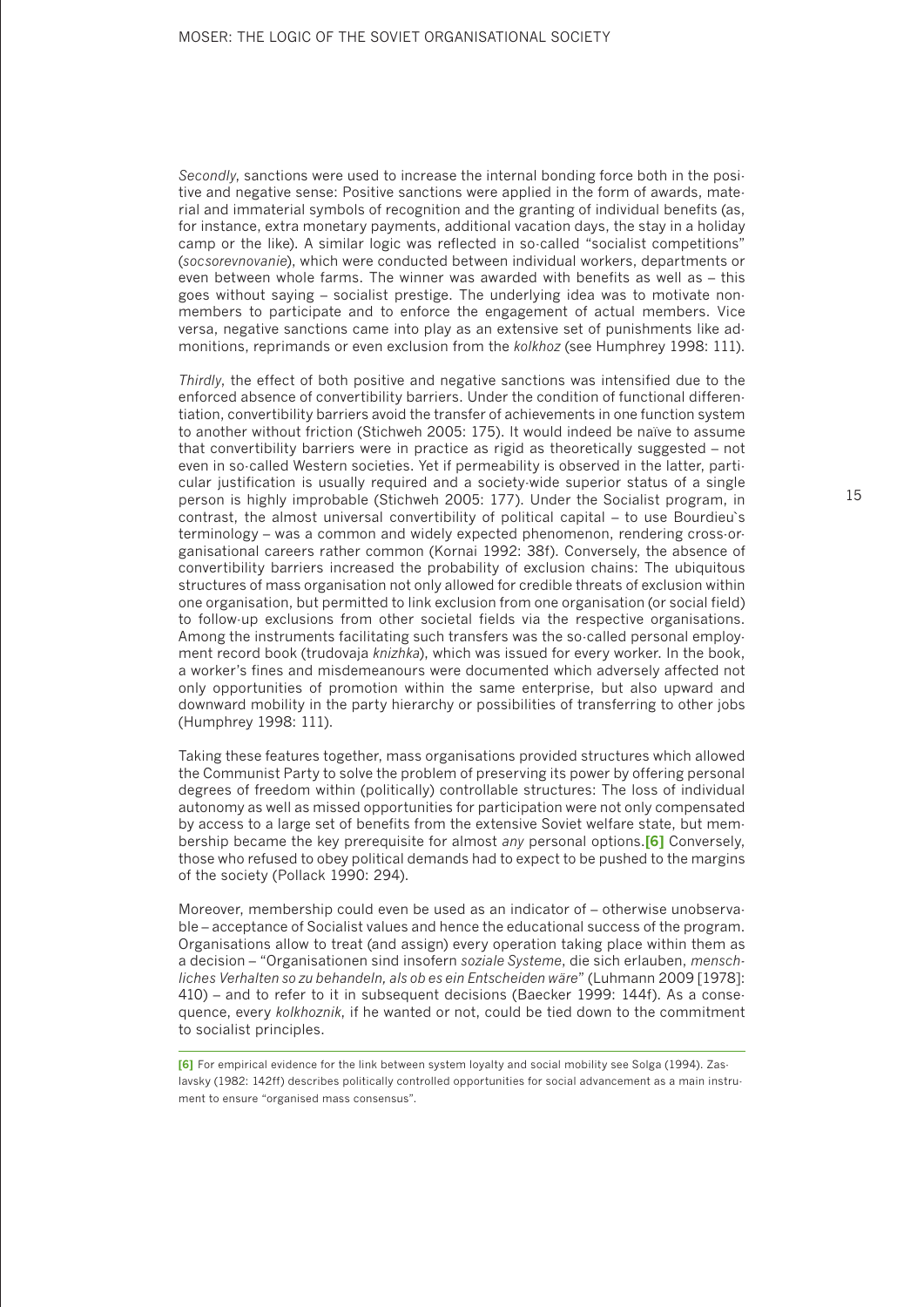# 5. FUNCTIONAL DIFFERENTIATION 'UNDERHAND': PRIVATE PRODUC-TION IN SOVIET AGRICULTURE

What I have argued so far concerns organisations, but leaves the level of function systems and their basal forms of communication unaffected yet. What did the tight network of Soviet organisations imply for functional differentiation? May the observation that virtually everyone was politically addressable be equated with the political capturing of function-system specific forms of communication – as the Communist Party obviously intended to? There is some evidence that this undertaking eventually failed. For illustration, I will draw again on the example of Soviet agriculture, as it proves instructive for the coexistence and even close interrelatedness of organised (i.e. politicised) and unorganisable forms of agricultural production and economic communication.

The 'organised part' of Soviet agriculture is made of the collective farms and gives indeed evidence of dedifferentiation.**[7]** As the general argument is well known in the literature on the Soviet economy (see for many: Berliner 1957; Kornai 1992; Olson 2000), I will put it very briefly: With regard to the economic function of the *kolkhozy* as agricultural producers, the political leadership did not only access the material level of the program of the economic system by indicating the sort and amount of production via plan targets. Moreover, it accessed the code level by undermining the meaning of payments. Even though payments existed within the Soviet economy – workers received wages, enterprises sold their production to the state and realized profits or losses during the production process –, the persistence of a farm was virtually decoupled from its ability to pay. Decisions on the allocation of input factors and thus on "life or death" of an enterprise were taken on superior administrative levels of the planning hierarchy and mostly followed intransparent criteria (Kornai 1992: 115). Thus, "[f]irms with losses were about as likely to obtain resources as firms with profits" (Olson 2000: 147) and sometimes even unprofitable farms were considered as successful (Birman 1978: 159). Thus, in a process of substitution, money was replaced by power and payments did not imply the communication of scarcity, but of political decisions.

In the village context, however, the collective farms were far more than simple executing institutions at the lower end of the planning hierarchy. While they were indeed subordinated to and controlled by the party committee on the district level, the power structure was factually reversed in the villages not least due to the all-embracing welfare function of the farms. The local organs of state administrations, which were actually responsible for welfare and infrastructural tasks lacked not only financial and material means, but – as they were situated at the lowest level of both the administrative and the party hierarchy – also the appropriate competences to exert them adequately. Factually, the *kolkhoz* assumed these tasks and its chairman became by far the most influential figure in the village, who took all relevant decisions not only in

**<sup>[7]</sup>** I am referring to collective farms here, but the argument also holds for other types of Soviet enterprises.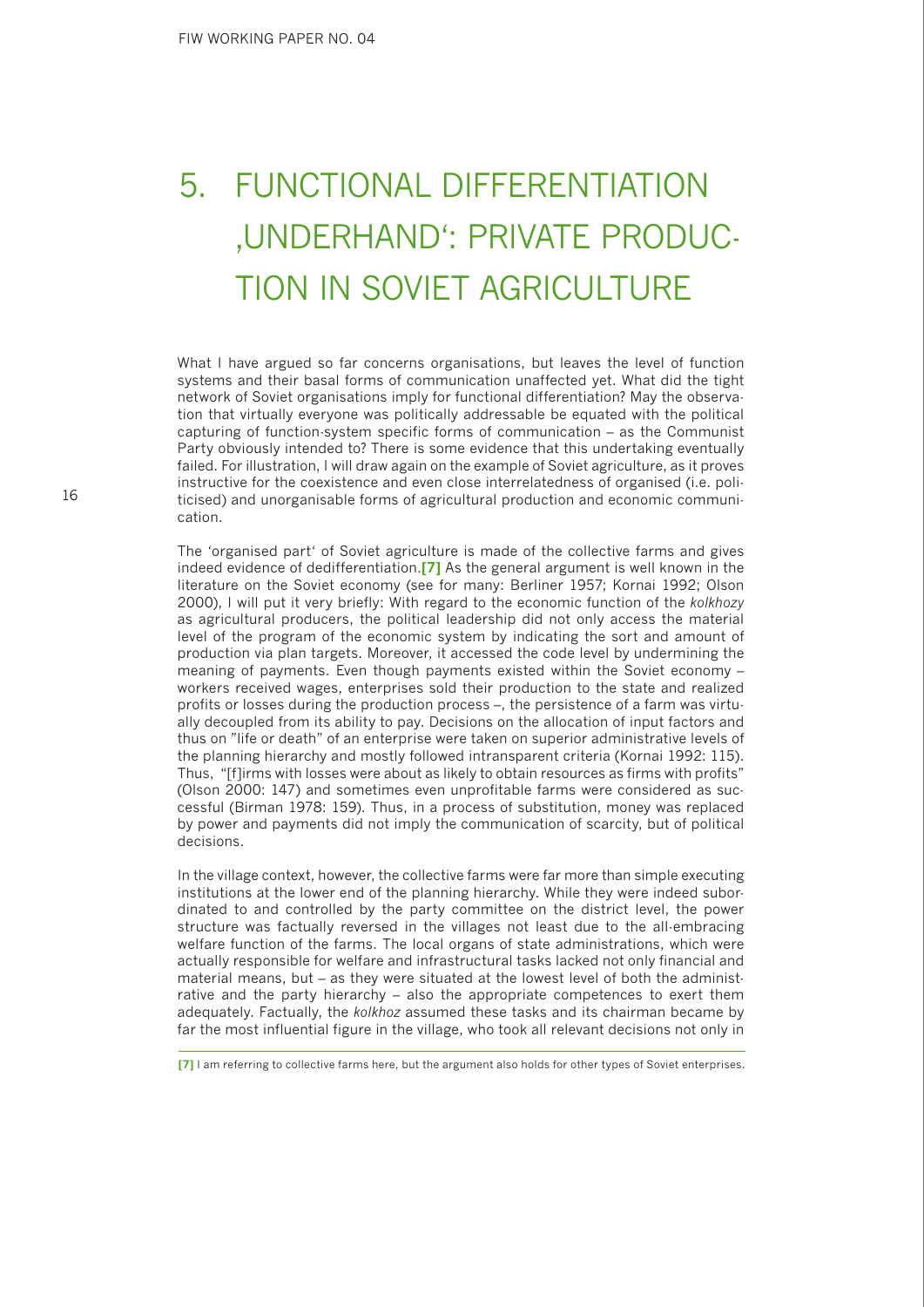the economic realm, but also with respect to social policy and local infrastructure (Wädekin 1969: 178ff and 300ff; Humphrey 1998: 328): "In Soviet times, the head of the *Selsovet* [local administration] had no authority at all. It was a formal authority, but it had no power. The chairman of the *kolkhoz* was the most influential power on the territory. And after him came the secretary of the local party organisation" (local mayor, author's interview, 08/08/2008).

The local inversion of power relations set the stage for peasant – and as such "antisocialist" – modes of agricultural production, which officially had been eliminated by mass collectivisations in agriculture. In contrast to official assertions, however, private production was never completely abolished in Soviet villages. Instead, estimates suggest that in the mid-1980s the private sector accounted for roughly one quarter of overall food production and at least half of the monthly income of the *kolkhoz* workers (Wädekin 1989: 547f). The formal background of this phenomenon goes back to the initial stage of collectivisation: As a reaction to peasant resistance and out of the fear of social unrest (Merl 1990: 257ff), since 1935 the "Standard Charter" entitled every *kolkhoz* member to work on a small piece of land (max. 0,5 hectare), to keep a limited amount of livestock (especially small livestock like pigs, sheep, goats and poultry) and to sell the production for their own account (Art. 42, Third Standard Charter, cited by Brunner & Westen 1970: 158ff).

The collective enterprises actively supported the so-called personal subsidiary farms (*lichnoe podsobnoe chozjajstvo*) through the provision of technical equipment for private purpose and the supply of inputs like fodder, fertilizer or seed at low prices or sometimes even without charge as compensation for unpaid wages. Some regulations of this kind were also part of the Standard Charter (Art. 4, Third Standard Charter, cited by Brunner & Westen 1970: 149), but the usual practice mostly exceeded the formal frame (e.g. Grossman 1977: 26) and even theft of input factors was often ignored by the farm managers (e.g. Ledeneva 1998: 136; Goehrke 2005: 96). The reason for this unexpected generous attitude of the *kolkhoz* leadership can be attributed to the symbiotic relationship to the smallholdings which inevitably tied these two forms of agricultural production together: The latter were not only essential as an income source for rural households, but also played a pivotal role for the collective farms, who were often not able to fulfil the plan targets by own force (that means: based on the centrally allocated equipment and input factors). Hence, they used private production to improve their operational results (Goehrke 2005: 97f; Wädekin 1973: 185f). The extent of this practice varied: In extreme cases, the collective farms acted merely as a formal umbrella for private production and agricultural products stemmed entirely from the smallholdings, while other enterprises fell back on private production only in times of crises or in order to over-fulfil the plan targets (Grossman 1977: 31; Nove 1980: 128). In the same vein, the terms of sale (at usually relatively low prices) to the collective farms ranged from factual enforcement to voluntary agreements (Humphrey 1998: 169f; Lindner 2008: 86). In any case, however, Soviet agriculture depended to a considerable degree on the smallholdings.

Thereby, it is important to emphasize that peasant production operated according to principles which were inherently distinct from the Socialist program mainly in two respects: *Firstly*, the smallholdings factually operated based on the logic of private property, although the land which they worked on legally belonged to the collective enterprises and was only temporarily left to the rural households. Thus, the assignment of the code values property|non-property, i.e. the connecting inclusion and exclusion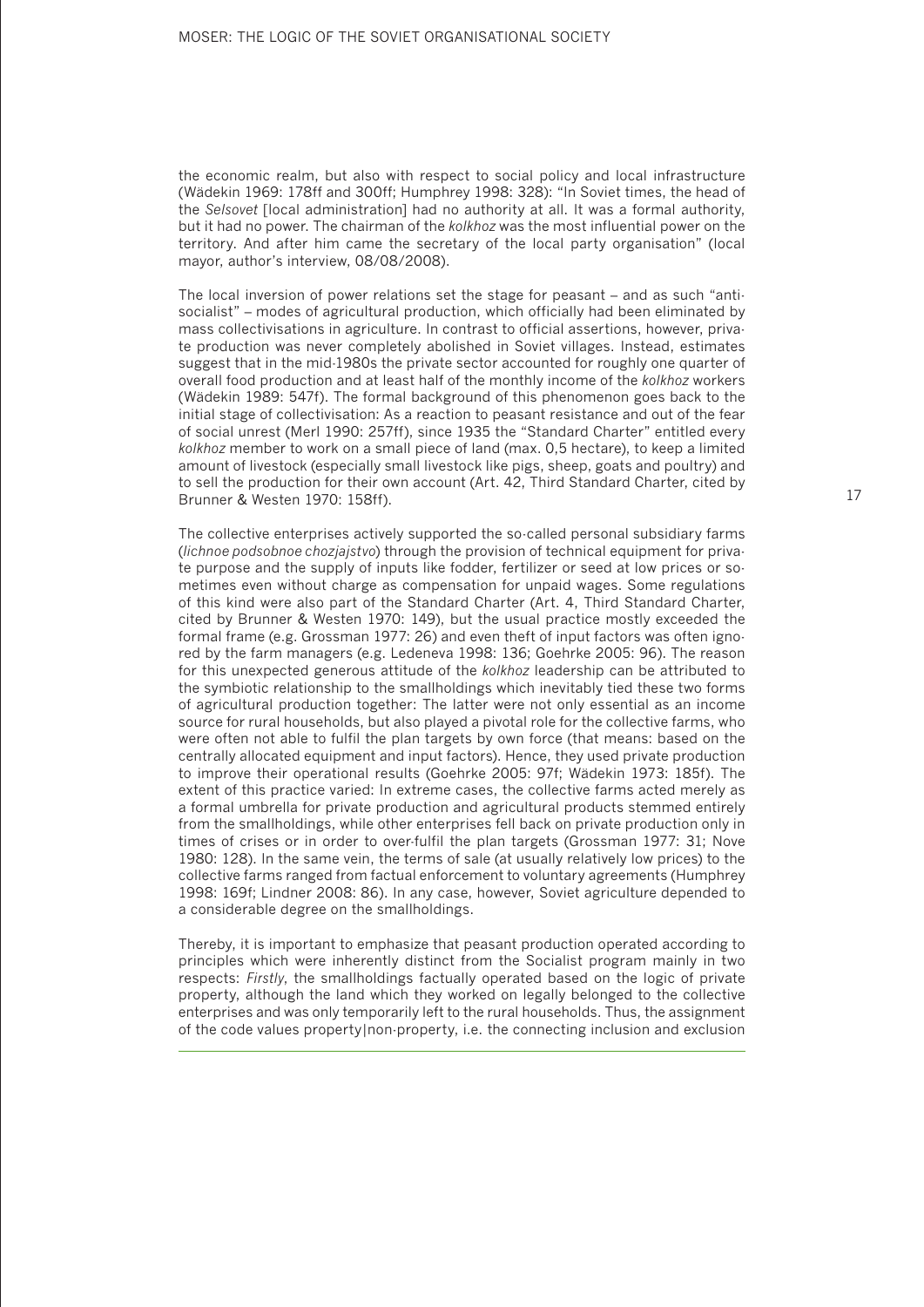in terms of access, was relatively clear in case of the personal subsidiary farms and thus stood in sharp contrast to the property structure of the collective enterprises, where this boundary was ambiguous and nobody could be accounted responsible for anything (Kornai 1992: 75). *Secondly*, the decision criteria of the smallholdings only indirectly derived from the societal hierarchy in the sense that *kolkhoz* membership was the condition to be entitled to the land plots and that input factors predominantly stemmed from the collective farm. Instead, the availability and prices of input factors as well as sales opportunities towards the collective farms and on the *kolkhoz* markets **[8]** were – next to the household's own needs – pivotal for decisions on production. It would probably be exaggerated to consider the smallholdings as capitalist agrarian enterprises within the Soviet regime. Nevertheless, in order to reproduce they had to cope with scarcity instead of political power.

On part of the political leadership, in turn, the pure existence of the smallholdings – not to mention their economic importance – caused serious problems in terms of ideological legitimisation. To formally accept the smallholdings and thus to openly admit that the regime economically depended on a "deviant" mode of production was not an option, as this would inevitably imply the admission of shortcomings of the Socialist program. In this respect, the slightly liberalised policy towards the personal subsidiary farms in the 1980s may be observed as one of the first signs of disintegration of the regime (see Wädekin 1989: 547; Osteuropa-Archiv 1989: A 284). Thus, the only practicable way out seemed to be a strategy of latency: Official self-descriptions of the regime aimed to systematically de-ideologize and trivialize the smallholdings and to dismiss them as a transitional phenomenon on the way to complete collectivisation (Merl 1990: 258; Wädekin 1973: 2). Moreover, the term 'private' (*chastnyj*) in connection with the smallholdings was officially banned and replaced by 'personal' (*lichnyj*) to bridge at least semantically the ideological gap and draw a boundary against capitalist modes of production (Wädekin 1973: 10).

[8] The urban *kolkhoz* markets were initially intended for the sale of surplus production of the collective farms. Due to the high price level, these markets were an attractive opportunity for the personal subsidiary farms as well, but often difficult to reach in spatial terms (Wädekin 1973: 127ff).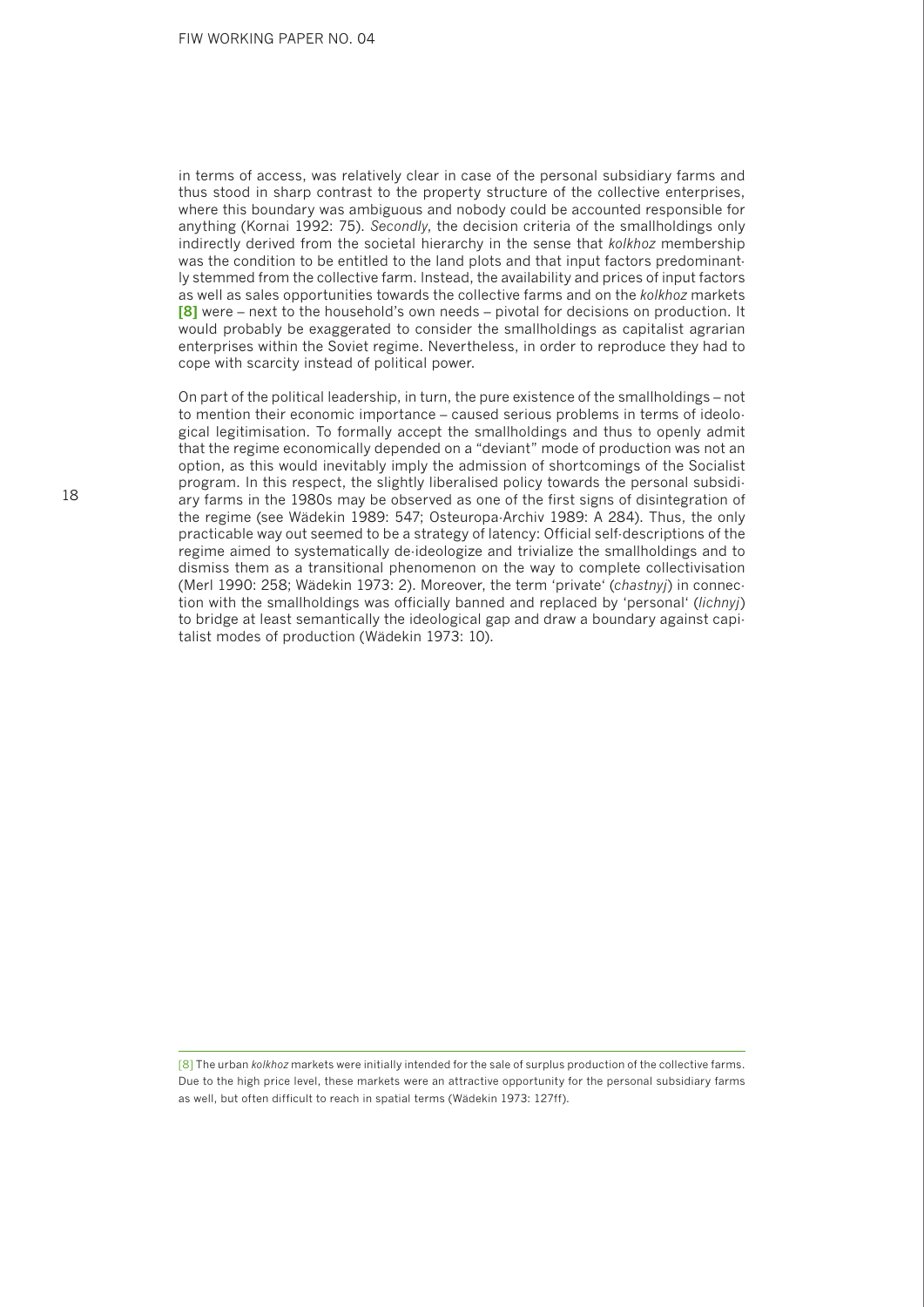# 6. CONCLUDING REMARKS ON THE REACH AND LIMITS OF THE SOVIET ORGANISATIONAL **SOCIETY**

Neither do I want to overstrain the example of Soviet agriculture nor to maintain that the structures of the Soviet village are the key to understand the operating mode of the Soviet organisational society in all its idiosyncrasies. However, bearing in mind the theoretical considerations on programs, codes and organisations outlined above, it allows for some tentative conclusions with regard to the Soviet variant of societal differentiation and its position in world society.

As I have argued, the formal structure of the Soviet regime was characterized by the combination of the Communist Party on the top of the societal hierarchy and the subordinated mass organisations, where factually almost everybody was a member and thus politically addressable. The latter, so the intention of the political leadership, should provide for an effective 'function monopoly' of politically controlled organisations for almost every social sphere and thus create societal structures in which membership in at least one politically controlled organisation was inevitable for citizens. The withdrawal of the membership status factually equalled the deprivation of addressability in the respective sphere of communication. Moreover, the high degree of organisation was the condition that the Communist Party might not only program societal function systems with regard to the material level, but also access the code level of function systems via its impact on the respective organisations. The society-internal environment should be set up in a way that participating systems could not bypass politics (or the Communist Party, respectively). As the example of the collective farms illustrates, this strategy seemed to succeed at least with respect to some societal spheres.

However, the assumption that the complete inclusion of everybody into some organisation would more or less automatically imply the elimination of function systems and full control on communication proved to be misleading. In this regard, the Soviet village stands as one example among others for a communication context that gained certain autonomy within the structures of the formal societal hierarchy. In this context, politically organised and thus dedifferentiated structures and – from the perspective of the socialist program – deviant forms of communication not only coexisted, but were tightly coupled and mutually dependent. There is some evidence, as one may conclude, that functional differentiation did not only occur within the Soviet organisational society but significantly even contributed to its operation mode and its ability to reproduce.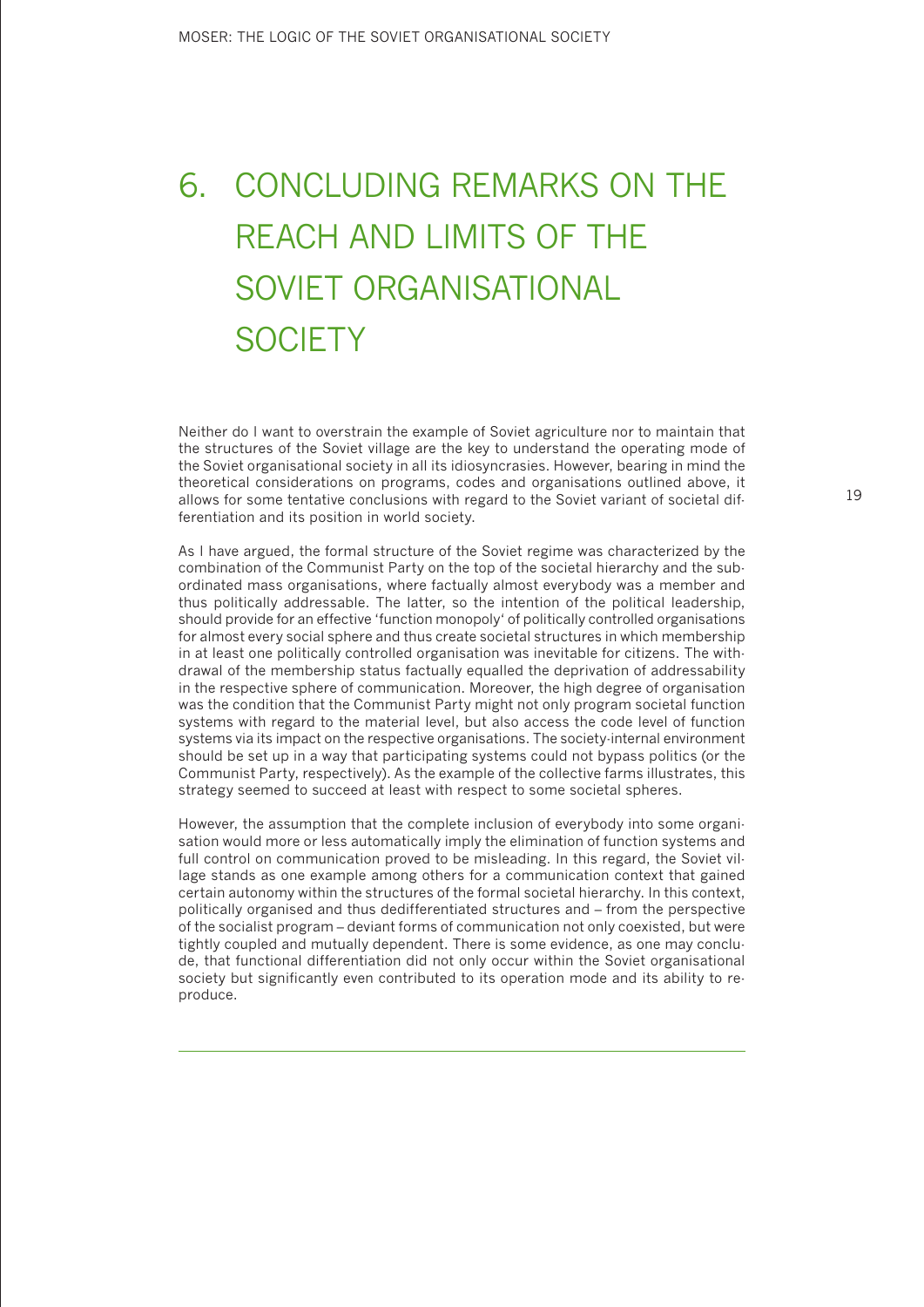Taken together, one may identify at least two "entry lines" of functional differentiation: *Firstly*, one main reason for the emergence of ideological "deviant" forms of communication against all odds lay in the complexity overload of the authorities as a result of the attempt to bring and keep forms of communication specific to function systems under political control. The political leadership was unable to cope with the underlying problems in a way which made societal reproduction possible. As a consequence, communication eluded the formal structures of the regime to find solutions in deviant forms – and that obviously meant: within the logic of function systems. Private production in agriculture is one example for this mechanism; other phenomena from the sphere of Soviet shadow economy (see e.g. Simis 1982) or the several forms of underground art (e.g. the so-called *samizdat* or 'self-publishing' to reproduce dissident literature) give further evidence that system-specific forms of communication nevertheless made their way and reproduced by own discretion in the few politically unobserved or tacitly tolerated niches.

In addition to this internal cause, a *second* entry line was triggered by the structures of world society: Notwithstanding all rhetorics of confrontation and demarcation, the socialist program could hardly be thought of without reference to world society. Drawing boundaries and decoupling always took place in form of the construction of competition within the horizon of world society. In this vein, mass collectivisation and the establishment of collective farms – to keep with the example of agriculture – were intended to prove the superiority of Soviet agriculture compared towards the rest of the (capitalist) world (see Koenen 2012: 85) (similar intentions existed for other societal fields). To give evidence of this supposed superiority, one had to take part in global communication contexts, and that means: to create connectivity by adjusting to functional differentiation as a major *Eigenstructure* of the modern world society (Stichweh 2006: 241ff). In this regard, Soviet natural and engineering sciences, for instance, did not only achieve internationally visible successes, but were also embedded in the communication beyond the borders of the Soviet regime (in terms of citations or conference participation) – what in turn did not prevent successful scientists from internal political persecution (Graham 1994: 173ff). The same holds true for other function systems like sports, where Soviet athletes were among the leaders in many disciplines worldwide, or – with reservations – also in arts.

The catalysing impact of both functional shortcomings of the Soviet regime and of world society as the horizon of self-observation on functional differentiation generated considerable momentum, which could hardly be suppressed by political means, if the regime did not want to put at risk neither its stability nor its position in world society. Eventually, its possible reactions were limited to the correction of symptoms ex post (like, for instance, the withdrawal of persons from crucial positions, the arrest of persons and hence their exclusion from certain forms of communication). Furthermore, the regime could only try to adjust ideological semantics to the obvious structures (as the example of agricultural smallholdings shows), running the risk, however, to get inevitably caught up in paradoxes.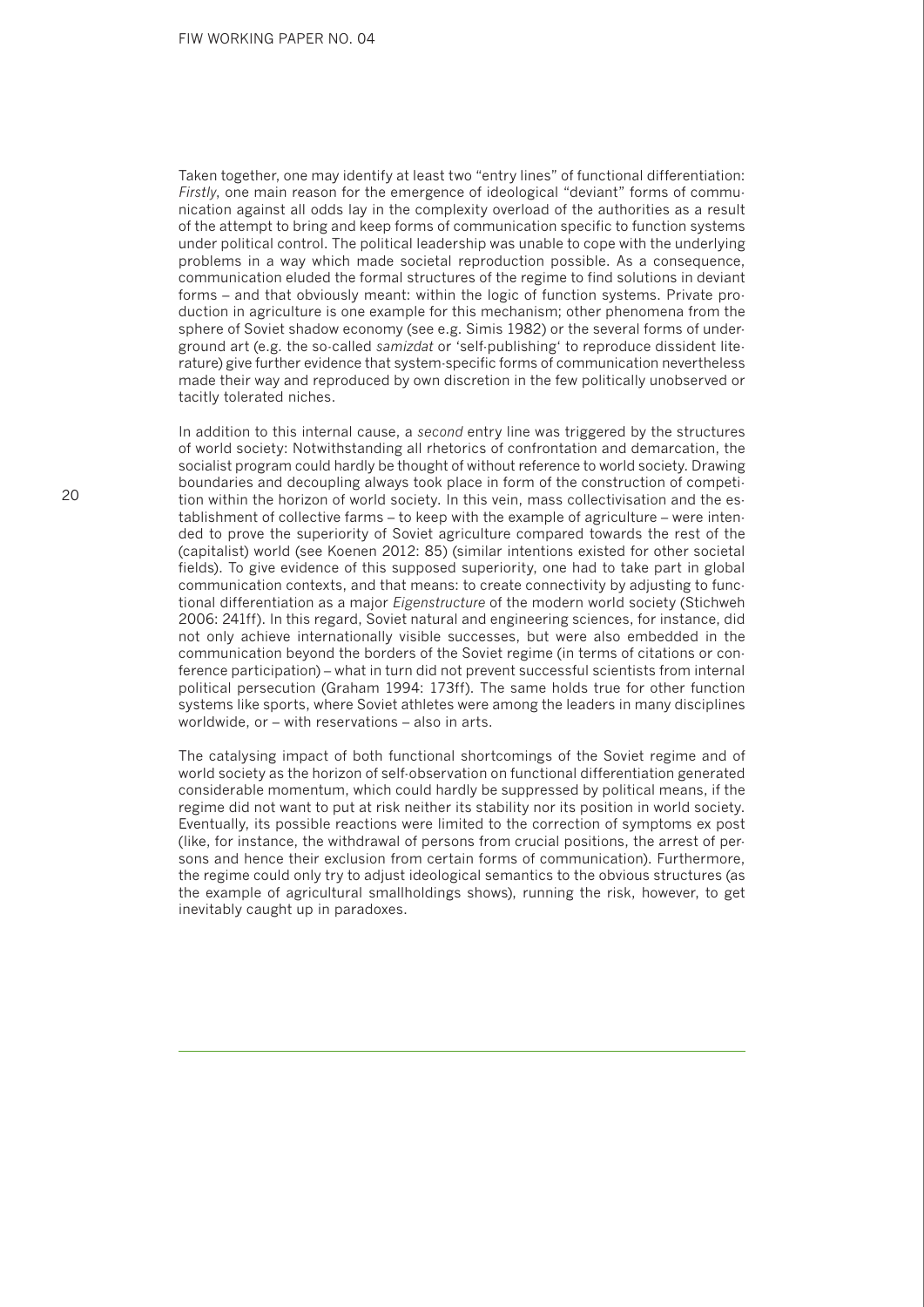#### REFERENCES

- » Altrichter, H., 1984: Die Bauern von Tver: Vom Leben auf dem russischen Dorfe zwischen Revolution und Kollektivierung. München: Oldenbourg.
- » Altrichter, H., 1986 (Hrsg.): Die Sowjetunion: Von der Oktoberrevolution bis zu Stalins Tod. Band 1: Staat und Partei. München: Deutscher Taschenbuch Verlag.
- » Baecker, D., 1998 [1997]: Organisation und Gedächtnis in der Tranformationsgesellschaft. S. 99-130 in: D. Baecker (Hrsg.), Poker im Osten: Probleme der Transformationsgesellschaft. Berlin: Merve.
- » Baecker, D., 1999: Organisation als System. Frankfurt a.M.: Suhrkamp.
- » Baecker, D., 2006: Wirtschaftssoziologie. Bielefeld: Transcript.
- » Baecker, D., 2007: Form und Formen der Kommunikation. Frankfurt a.M.: Suhrkamp.
- » Barnard, C.I., 1971 [1938]: The Functions of the Executive. Cambridge, MA: Harvard University Press.
- » Berliner, J.S., 1957: Factory and Manager in the USSR. Cambridge, MA: Harvard University Press.
- Birman, I., 1978: >From the Achieved Level<br />
Level<br />
Soviet Studies 30: 153-172.
- » Brunner, G. & K. Westen, 1970: Die sowjetische Kolchosordnung (mit Dokumenten): Von den Anfängen zum 3. Musterstatut 1969. Stuttgart: W. Kohlhammer.
- » Campbell, A., 1995: Regional Power in the Russian Federation. S. 145-167 in: A. Coulson (Hrsg.), Local Government in Eastern Europe: Establishing Democracy at the Grassroots. Hants: Edward Elgar Publishing.
- » Coleman, J.S., 1994: Foundations of Social Theory. Cambridge, MA: The Belknap Press of Harvard University Press.
- » Etzioni, A., 1975: A Comparative Analysis of Complex Organizations. On Power, Involvement, and Their Correlates. New York: The Free Press.
- » Gill, G., 1988: The Rules of the Communist Party of the Soviet Union. Armonk: M. E. Sharpe, Inc.
- » Goehrke, C., 2005: Russischer Alltag: Eine Zeitgeschichte in neun Zeitbildern. Band 3: Sowjetische Moderne und Umbruch. Zürich: Chronos.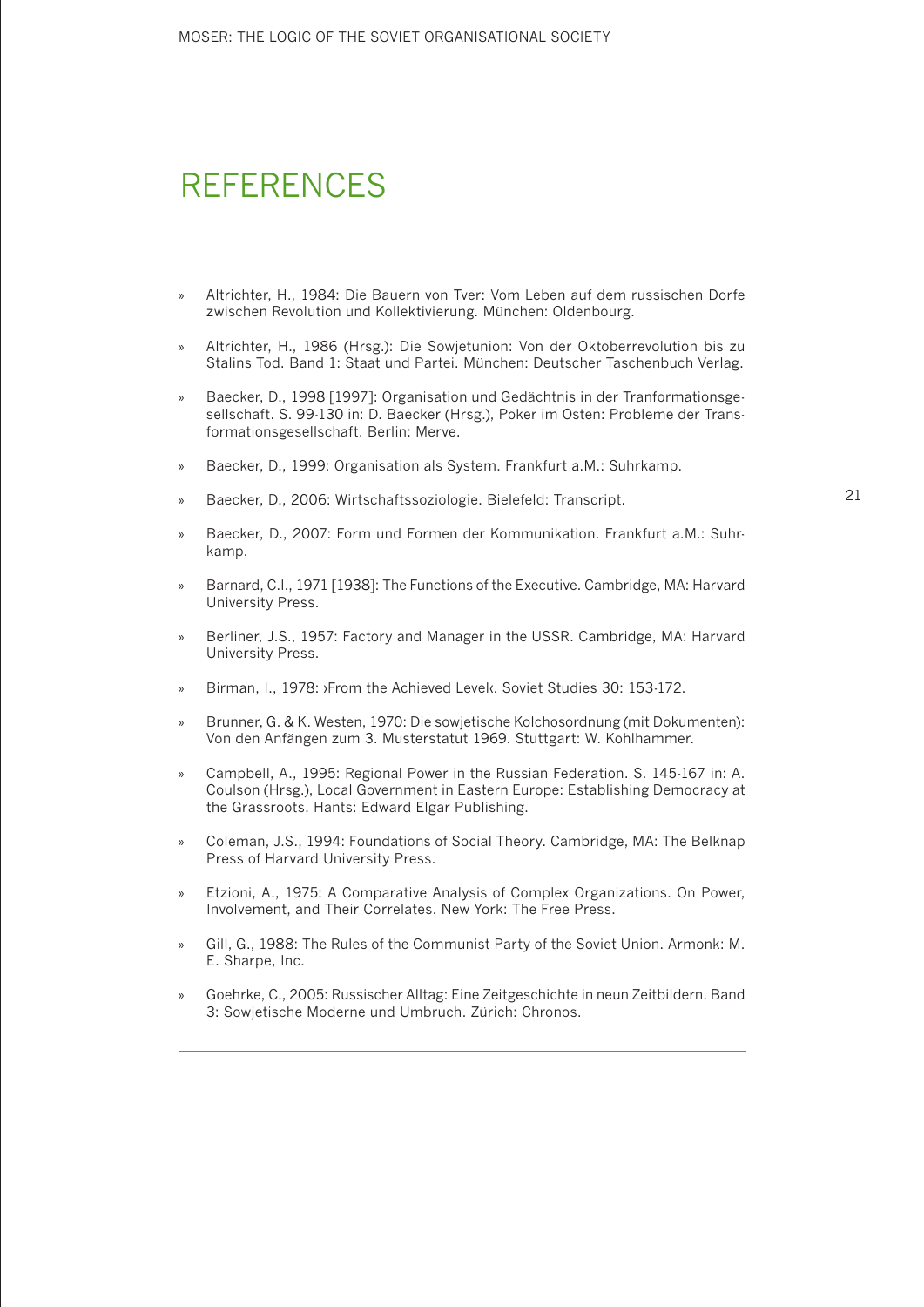- » Graham, L.R., 1994: Science in Russia and the Soviet Union. A Short History. Cambridge: Cambridge University Press.
- » Grossman, G., 1977: The ›Second Economy‹ of the USSR. Problems of Communism 26: 25-40.
- » Hahn, J.W., 1988: Soviet Grassroots. Citizen Participation in Local Soviet Government. Princeton: Princeton University Press.
- Hayoz, N., 1997: L'étreinte soviétique. Aspects sociologiques de l'effondrement programmé de l'URSS. Genf: Droz.
- » Hayoz, N., 2007: Regionale ›organisierte Gesellschaften‹ und ihre Schwierigkeiten mit der Realität der funktionalen Differenzierung. Soziale Systeme 13: 160-172.
- » Hough, J.F. & M. Fainsod, 1982: How the Soviet Union Is Governed. Cambridge, MA: Harvard University Press.
- » Humphrey, C., 1998: Marx Went Away But Karl Stayed Behind. Ann Arbor: University of Michigan Press.
- » Kneer, G. & A. Nassehi, 2000: Niklas Luhmanns Theorie sozialer Systeme: Eine Einführung. München: Fink.
- » Koch, T., 2002: Die Parteien und Massenorganisationen der DDR als Sozialisationsinstanzen. S. 116-142 in: G.-R. Stephan, A. Herbst, C. Krauss, D. Küchenmeister & D. Nakath (Hrsg.), Die Parteien und Organisationen der DDR: Ein Handbuch. Berlin: Dietz.
- » Koenen, G., 2012: Weil es Stalin gefiel? Zu Jörg Baberowskis Deutung des Stalinismus. Osteuropa 62: 81-88.
- » Kornai, J., 1992: The Socialist System. The Political Economy of Communism. Oxford: Clarendon Press.
- » Ledeneva, A.V., 1998: Russia's Economy of Favours: Blat, Networking and Informal Exchange. Cambridge: Cambridge University Press.
- » Lerman, Z., 2002: The Impact of Land Reform on the Rural Population. S. 42-67 in: D.J. O'Brien & S.K. Wegren (Hrsg.), Rural Reforms in Post-Soviet Russia. Baltimore: John Hopkins University Press.
- » Lindner, P., 2008: Der Kolchoz-Archipel im Privatisierungsprozess: Wege und Umwege der russischen Landwirtschaft in die globale Marktwirtschaft. Bielefeld: transcript.
- » Luhmann, N., 1985: Zum Begriff der sozialen Klasse. S. 119-162 in: N. Luhmann (Hrsg.), Soziale Differenzierung. Opladen: Westdeutscher Verlag.
- » Luhmann, N., 1988: Die Wirtschaft der Gesellschaft. Frankfurt a.M.: Suhrkamp.

22

.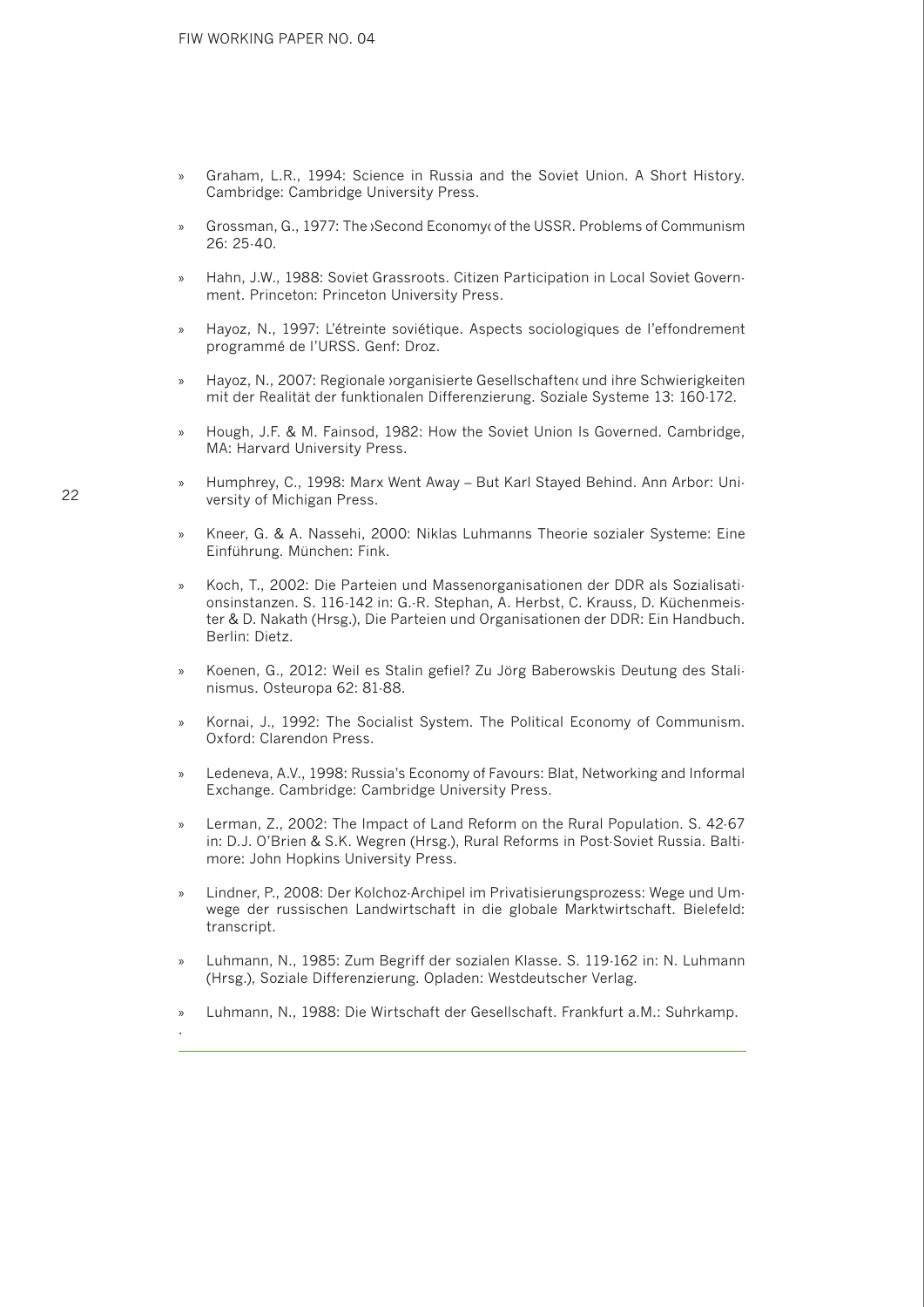- » Luhmann, N., 1996: Compexity, Structural Contingencies and Value Conflicts. S. 59-71 in: P. Heelas, S. Lash & P. Morris (Hrsg.), Detraditionalization. Critical Reflections on Authority and Identity. Cambridge, MA: Blackwell.
- » Luhmann, N., 2000a: Die Politik der Gesellschaft. Frankfurt a.M.: Suhrkamp.
- » Luhmann, N., 2000b: Organisation und Entscheidung. Wiesbaden: Westdeutscher Verlag.
- Luhmann, N., 2002: Die Politik der Gesellschaft. Frankfurt a.M.: Suhrkamp.
- » Luhmann, N., 2008 [1986]: Ökologische Kommunikation. Kann die moderne Gesellschaft sich auf ökologische Gefährdungen einstellen? Wiesbaden: VS Verlag für Sozialwissenschaften.
- » Luhmann, N., 2009 [1978]: Organisation und Entscheidung. S. 389-450 in: N. Luhmann (Hrsg.), Soziologische Aufklärung 3. Soziales System, Gesellschaft, Organisation. Opladen: Westdeutscher Verlag.
- Luhmann, N., 2010: Politische Soziologie. Frankfurt a.M.: Suhrkamp.
- » Luhmann, N., 2012 [1997]: Theory of Society, Volume 1. Stanford: Stanford University Press.
- » Luhmann, N., 2013 [1997]: Theory of Society, Volume 2. Stanford: Stanford University Press.
- » Mählert, U., 2002: Die Massenorganisationen im politischen System der DDR. S. 103-115 in: G.-R. Stephan, A. Herbst, C. Krauss, D. Küchenmeister & D. Nakath (Hrsg.), Die Parteien und Organisationen der DDR: Ein Handbuch. Berlin: Dietz.
- » Meissner, B., 1985: Partei, Staat und Nation in der Sowjetunion: ausgewählte Beiträge. Berlin: Duncker & Humblot.
- » Merl, S., 1990: Bauern unter Stalin: Die Formierung des sowjetischen Kolchossystems 1930-1941. Berlin: Duncker & Humblot. (= Osteuropastudien der Hochschulen des Landes Hessen).
- » Nove, A., 1980: The Soviet Economic System. London: George Allen & Unwin.
- » Olson, M., 2000: Power and Prosperity: Outgrowing Communist and Capitalist Dictatorships. New York: Basic Books.
- » Osteuropa-Archiv, 1989: Zur Lage in der sowjetischen Landwirtschaft. Osteuropa (Osteuropa-Archiv) 39: A 266-A 289.
- » Pollack, D., 1990: Das Ende einer Organisationsgesellschaft. Systemtheoretische Überlegungen zum gesellschaftlichen Umbruch in der DDR. Zeitschrift für Soziologie 19: 292-307.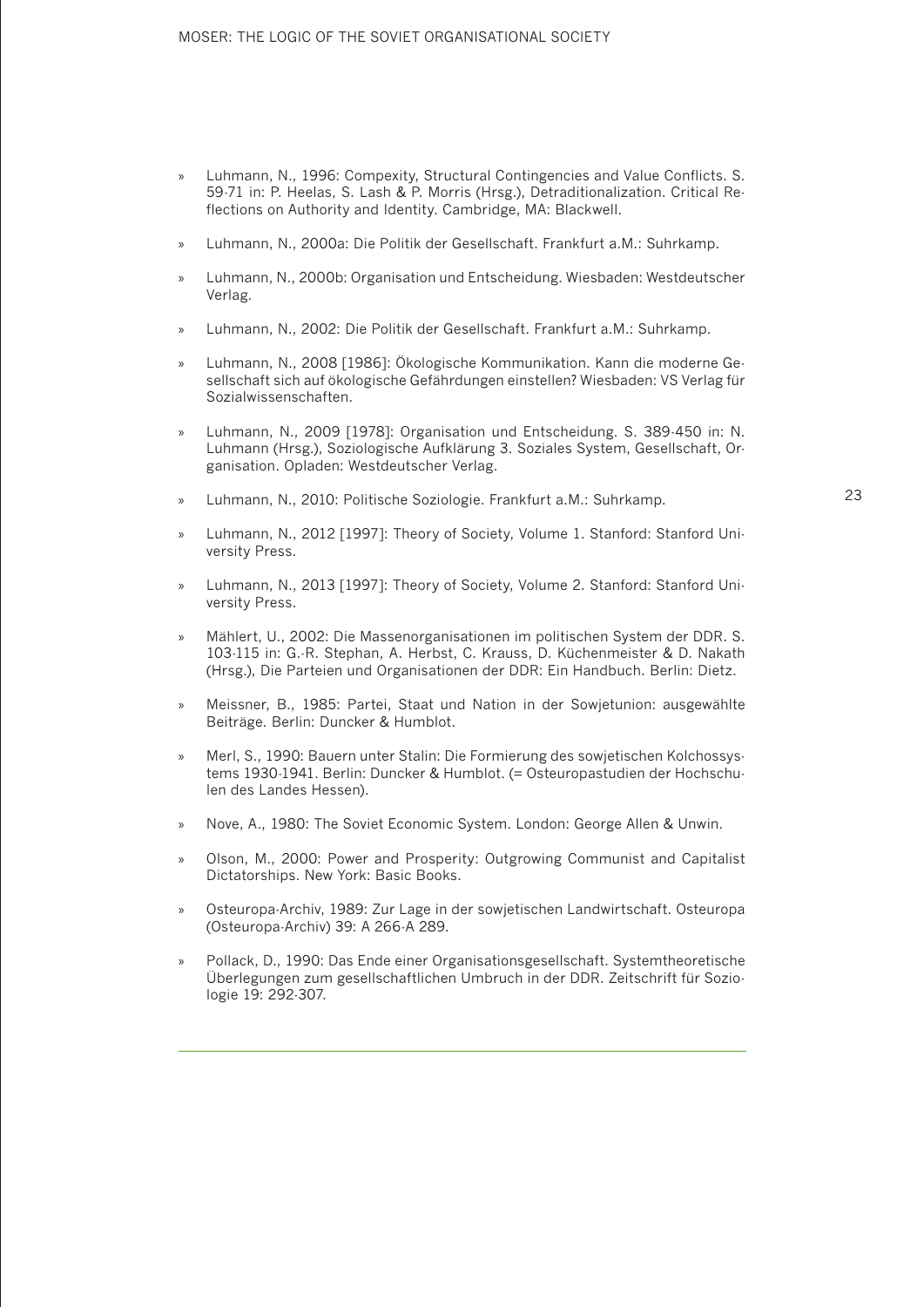- » Pollack, D., 1994: Kirche in der Organisationsgesellschaft: Zum Wandel der gesellschaftlichen Lage in der evangelischen Kirche in der DDR. Stuttgart: Kohlhammer.
- » Ross, C., 2009: Local Politics and Democratization in Russia. New York: Routledge.
- Sakwa, R., 1998: Soviet Politics in Perspective. London: Routledge.
- Scott, J.C., 1998: Seeing Like a State. How Certain Schemes to Improve the Human Condition Have Failed. New Haven: Yale University Press.
- Selznick, P., 1952: The Organizational Weapon. A Study of Bolshevik Strategy and Tactics. New York: McGraw-Hill.
- » Simis, K.M., 1982: USSR: The Corrupt Society. New York: Simon & Schuster.
- » Solga, H., 1994: ›Systemloyalität‹ als Bedingung sozialer Mobilität im Staatssozialismus, am Beispiel der DDR. Berliner Journal für Soziologie 4: 523-542.
- Stark, D., 1996: Recombinant Property in East European Capitalism. The American Journal of Sociology 101: 993-1027.
- » Stephan, G.-R., A. Herbst, C. Krauss, D. Küchenmeister & D. Nakath, 2002 (Hrsg.): Die Parteien und Organisationen der DDR: Ein Handbuch. Berlin: Dietz.
- » Stichweh, R., 2000a: Soziologie des Vereins. Strukturbildung zwischen Lokalität und Globalität. S. 19-31 in: E. Brix & R. Richter (Hrsg.), Organisierte Privatinteressen. Vereine in Österreich. Wien: Passagen.
- » Stichweh, R., 2000b: Systemtheorie der Exklusion. Zum Konflikt von Wohlfahrtsstaatlichkeit und Globalisierung der Funktionssysteme. S. 85-102 in: R. Stichweh (Hrsg.), Die Weltgesellschaft. Frankfurt a.M.: Suhrkamp.
- » Stichweh, R., 2005: Inklusion und Exklusion. Studien zur Gesellschaftstheorie. Bielefeld: transcript.
- » Stichweh, R., 2006: Strukturbildung in der Weltgesellschaft Die Eigenstrukturen der Weltgesellschaft und die Regionalkulturen der Welt. S. 239-258 in: T. Schwinn (Hrsg.), Die Vielfalt und Einheit der Moderne. Kultur- und strukturvergleichende Analysen. Wiesbaden: VS Verlag für Sozialwissenschaften.
- » von Zsolnay, V., 1968: Der ›neue Mensch‹ in Osteuropa. Aus Politik und Zeitgeschichte B 12-68: 20-32.
- » Wädekin, K.-E., 1969: Führungskräfte im sowjetischen Dorf. Ihre politisch-soziale Situation und Funktion in der Ära Chruscev. Berlin: Duncker & Humblot.
- » Wädekin, K.-E., 1973: The Private Sector in Soviet Agriculture. Berkeley: University of California Press.

24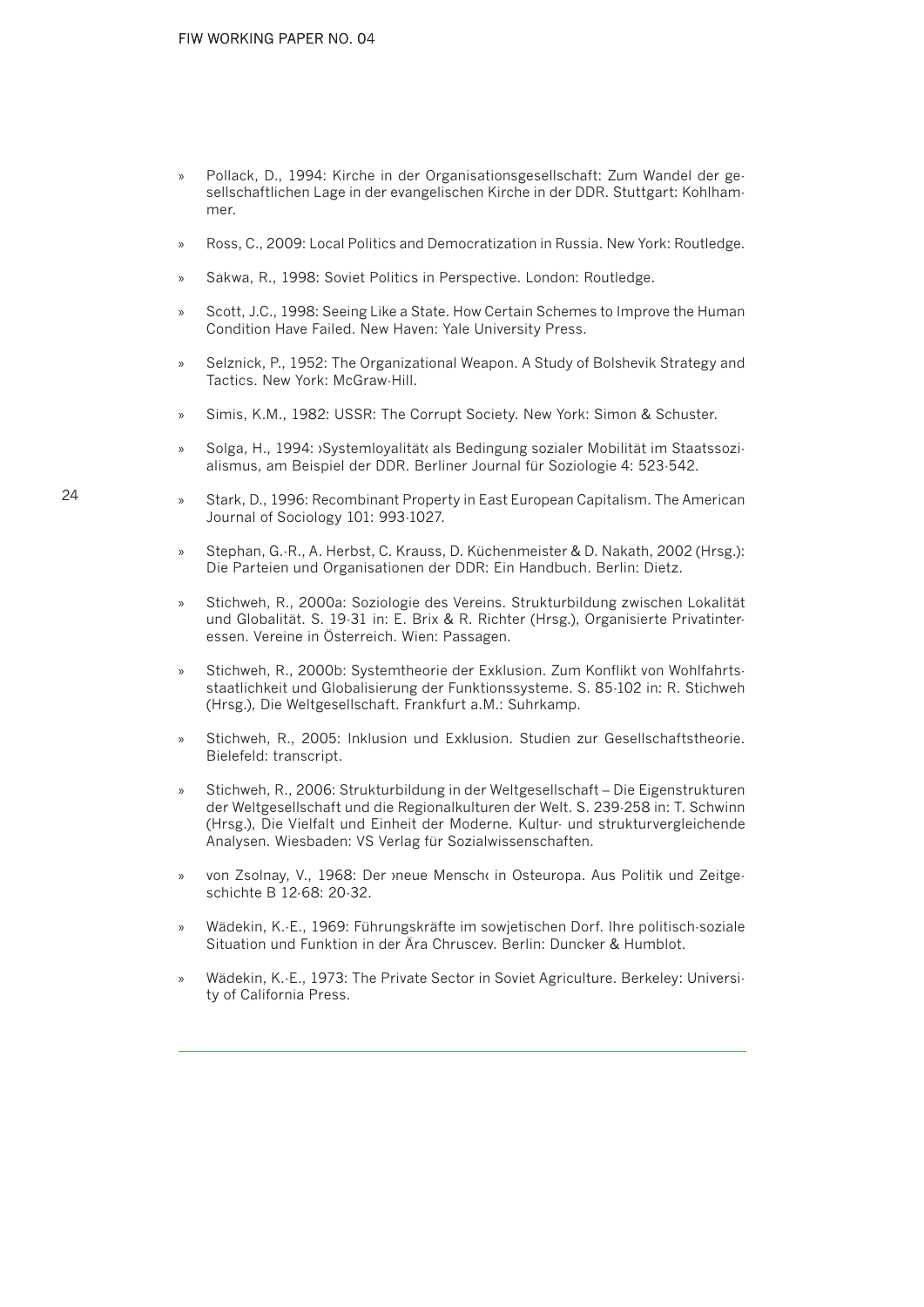#### MOSER: THE LOGIC OF THE SOVIET ORGANISATIONAL SOCIETY

- » Wädekin, K.-E., 1989: Sowjetische Agrarproduktion unter Gorbatschow. Osteuropa 39: 536-550.
- » Weick, K.E., 1979: The Social Psychology of Organizing. Reading: Addison-Wesley.
- » Zaslavsky, V., 1982: In geschlossener Gesellschaft. Gleichgewicht und Widerspruch im sowjetischen Alltag. Berlin: Wagenbach.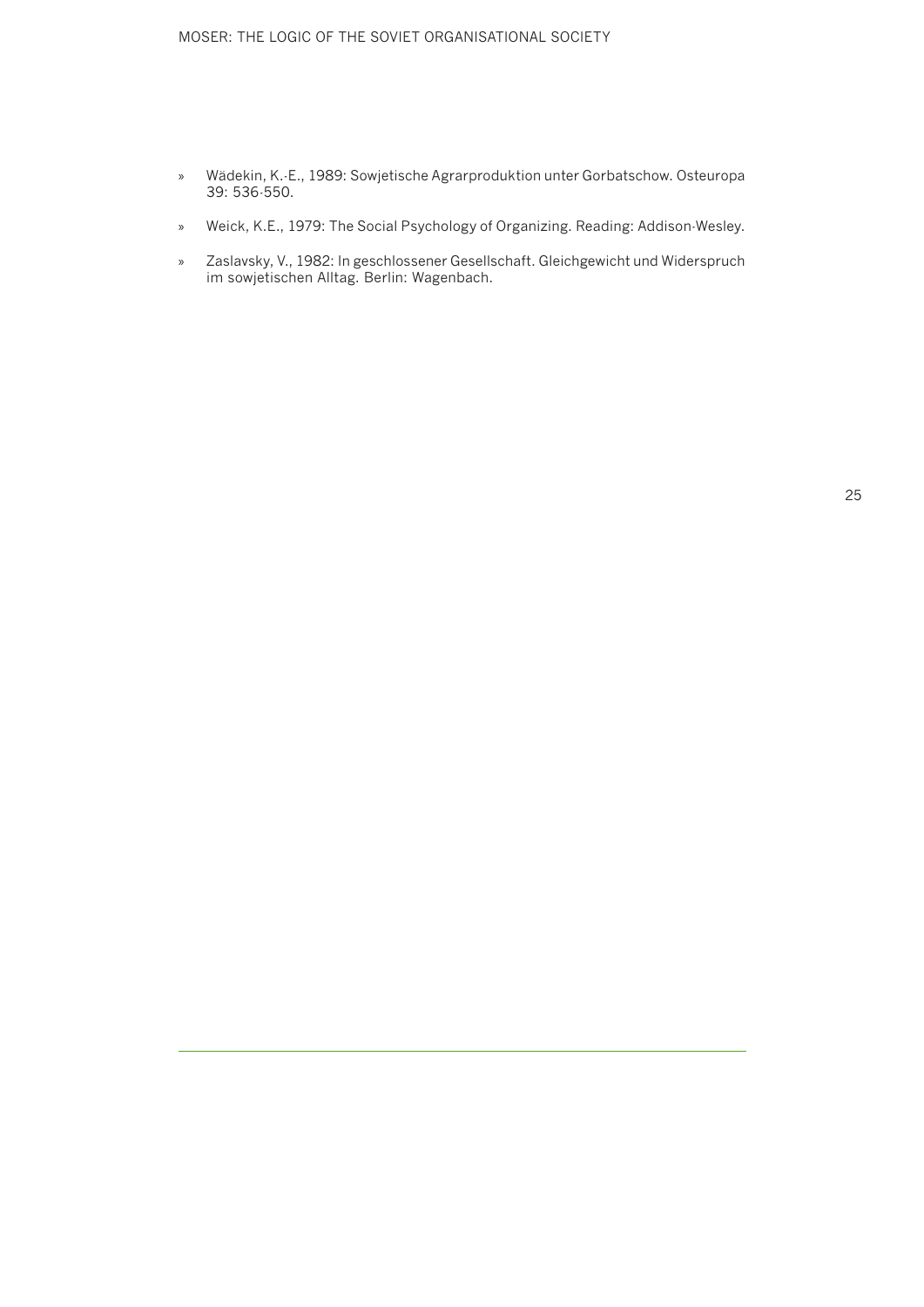# ABOUT THE AUTHOR // ÜBER DIE AUTORIN

Evelyn Moser studied political sciences and economics in Mainz and Moscow. She holds a PhD in sociology from the University of Lucerne. Since 2014, she is a research fellow in the department for Comparative Research on Democracies at Forum Internationale Wissenschaft. Her research interests include the sociology of political regimes, economic sociology, the sociology of organisations and the analysis of societal change in the post-Soviet sphere. The present working paper is based on her dissertational thesis "Post-Soviet Transformations in World Society: Political Decentralisation and Economic Differentiation in Rural Russia" (in German; published 2015 by transcript, Bielefeld).

Evelyn Moser studierte Politikwissenschaft und Volkswirtschaftslehre in Mainz und Moskau und promovierte in Soziologie an der Universität Luzern. Seit 2014 ist sie wissenschaftliche Mitarbeiterin der Abteilung Demokratieforschung am Forum Internationale Wissenschaft. Ihre Forschungsinteressen umfassen die Soziologie politischer Regime, Wirtschafts- und Organisationssoziologie und die Analyse gesellschaftlicher Wandlungsprozesse im postsowjetischen Raum. Das vorliegende Working Paper basiert auf ihrer Dissertationsschrift "Postsowjetische Transformationen in der Weltgesellschaft: Politische Dezentralisierung und wirtschaftliche Differenzierung im ländlichen Russland" (erschienen 2015 bei transcript, Bielefeld).